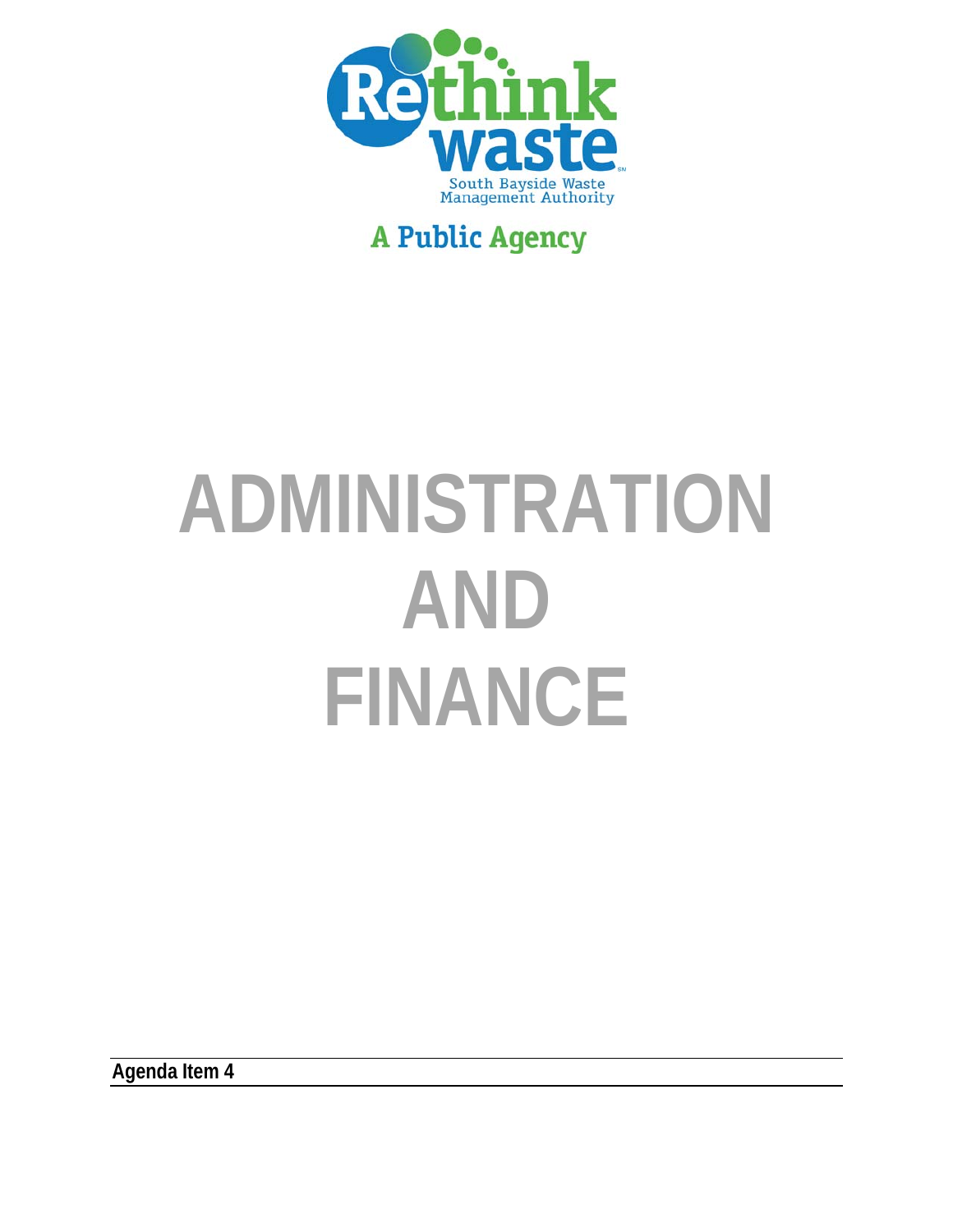

# **STAFF REPORT**

| To:      | <b>SBWMA Board Members</b>                                                                                                 |
|----------|----------------------------------------------------------------------------------------------------------------------------|
| From:    | <b>Bill Widmer, Chair</b>                                                                                                  |
| Date:    | January 28, 2016 Board of Directors Meeting                                                                                |
| Subject: | Appointment of Hilary Gans as Interim Executive Director During Recruitment Process for<br>an Executive Director for SBWMA |

# **Recommendation**

It is recommended that the SBWMA Board of Directors approve Resolution No. 2016-10 attached hereto authorizing appointment of Hilary Gans as Interim Executive Director during the recruitment process for an Executive Director for SBWMA.

# **Background/Analysis**

At the end of December 2015, SBWMA's Executive Director, Kevin McCarthy, resigned. The Board of Directors appointed a Subcommittee comprised of Chair Bill Widmer and Vice Chair Fran Dehn to conduct interviews of potential candidates for Executive Director. Having conducted interviews of both internal and external candidates, the Subcommittee recommends that Hilary Gans serve as Interim Executive Director during the recruitment process. Mr. Gans will remain in his current position as Facility Operations Contract Manager and perform additional duties required as the Interim Executive Director. In recognition of the additional responsibilities he would assume while serving as Interim Executive Director, the Subcommittee recommends that the Board of Directors authorize a \$2,000 stipend per month to be paid to Mr. Gans during the time he serves as Interim Executive Director and for an additional week of overlap with the permanent Executive Director.

# **Fiscal Impact**

During the time the Executive Director's position is vacant, SBWMA is achieving a monthly savings equal to the amount previously paid in salary and benefits to the Executive Director. A stipend of \$2,000 per month would be an offsetting expense, if authorized. In addition, it is anticipated that some level of additional support to keep all projects on schedule could be required by Mr. Gans while he serves in this dual capacity. An estimate of costs associated with this additional support will be provided to the Board at the meeting on January 28, 2016, to be considered prior to acting on this item as the Chair and Mr. Gans are scheduled to meet after distribution of this packet to discuss this issue.

The financial impact of the proposed support and the projects on which support will be needed will be clearly articulated and each element (if more than one) shall be subject to independent review and approval by the Board prior to implementation in accordance with the revised procurement policy, passed at the Special Meeting on January 18, 2016.

*Attachments:*  Resolution 2016-10

SBWMA BOD PACKET 01/28/2016 **AGENDA ITEM: 4A- p1**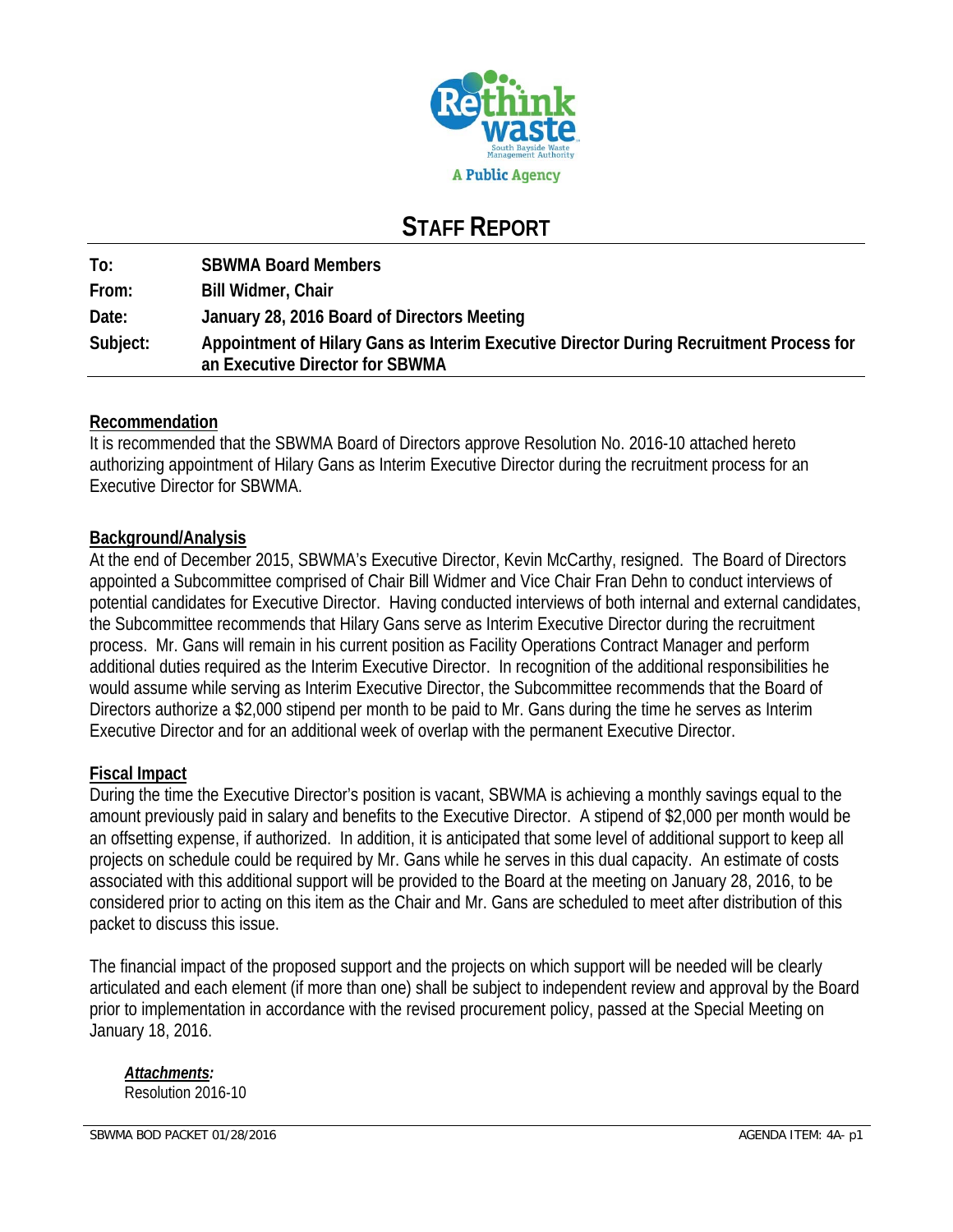

# **RESOLUTION NO. 2016-10**

# **RESOLUTION OF THE SOUTH BAYSIDE WASTE MANAGEMENT AUTHORITY BOARD OF DIRECTORS**

**WHEREAS**, in December 2015, South Bayside Waste Management Authority's Executive Director, Kevin McCarthy, resigned; and

**WHEREAS**, the Board of Directors appointed a Subcommittee to conduct interviews of potential candidates for Executive Director; and

**WHEREAS**, the Board of Directors will be entering into a contract with a recruitment firm to conduct a search for an Executive Director; and

**WHEREAS**, the Board of Directors has authorized appointment of Hilary Gans, Facility Operations Contract Manager, to serve as Interim Executive Director during the recruitment process; and

**WHEREAS**, Hilary Gans will remain in his current position as Facility Operations Contract Manager and perform additional duties required as the Interim Executive Director; and

**WHEREAS**, Hilary Gans will be paid a \$2,000 stipend per month during the time he serves as Interim Executive Director retroactive to 25 January 2016 and until one full week following the Executive Director's commencing in the role

**NOW, THEREFORE BE IT RESOLVED** that the South Bayside Waste Management Authority hereby authorizes the appointment of Hilary Gans as Interim Executive Director during the recruitment process for an Executive Director.

 **PASSED AND ADOPTED** by the Board of Directors of the South Bayside Waste Management Authority, County of San Mateo, State of California on the 28<sup>th</sup> day of January, 2016, by the following vote:

| Agency             | Yes | No | Abstain | Absent | Agency                 | Yes | No | Abstain | Absent |
|--------------------|-----|----|---------|--------|------------------------|-----|----|---------|--------|
| Atherton           |     |    |         |        | Menlo Park             |     |    |         |        |
| Belmont            |     |    |         |        | Redwood City           |     |    |         |        |
| Burlingame         |     |    |         |        | San Carlos             |     |    |         |        |
| East Palo Alto     |     |    |         |        | San Mateo              |     |    |         |        |
| <b>Foster City</b> |     |    |         |        | County of San Mateo    |     |    |         |        |
| Hillsborough       |     |    |         |        | West Bay Sanitary Dist |     |    |         |        |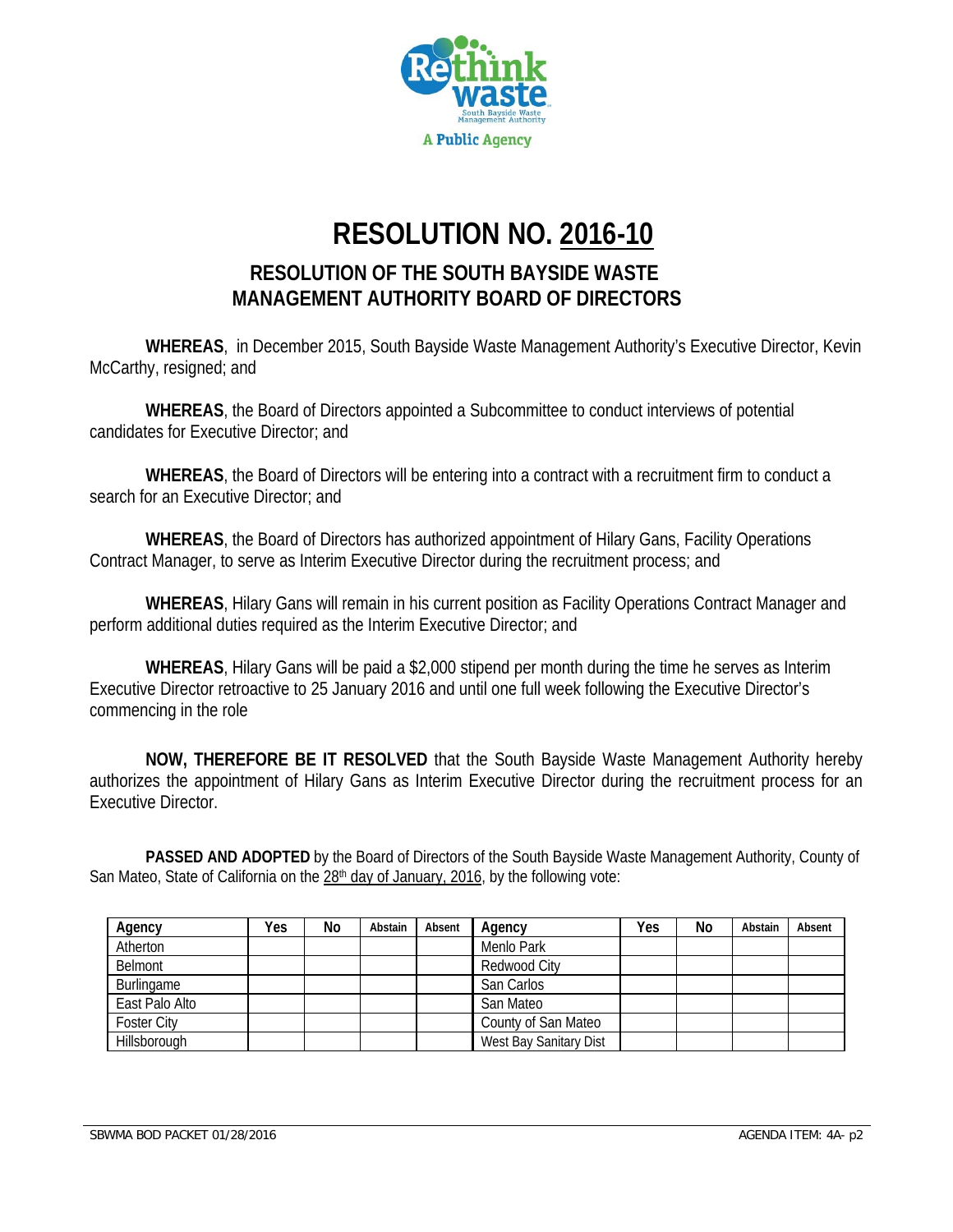I HEREBY CERTIFY that the foregoing Resolution No. 2016-10\_ was duly and regularly adopted at a regular meeting of the South Bayside Waste Management Authority on January 28, 2016.

 $\overline{\phantom{a}}$  , and the contract of the contract of the contract of the contract of the contract of the contract of the contract of the contract of the contract of the contract of the contract of the contract of the contrac ATTEST: Bill Widmer, Chairperson of SBWMA

\_\_\_\_\_\_\_\_\_\_\_\_\_\_\_\_\_\_\_\_\_\_\_\_\_\_\_\_\_\_\_\_\_ Cyndi Urman, Board Secretary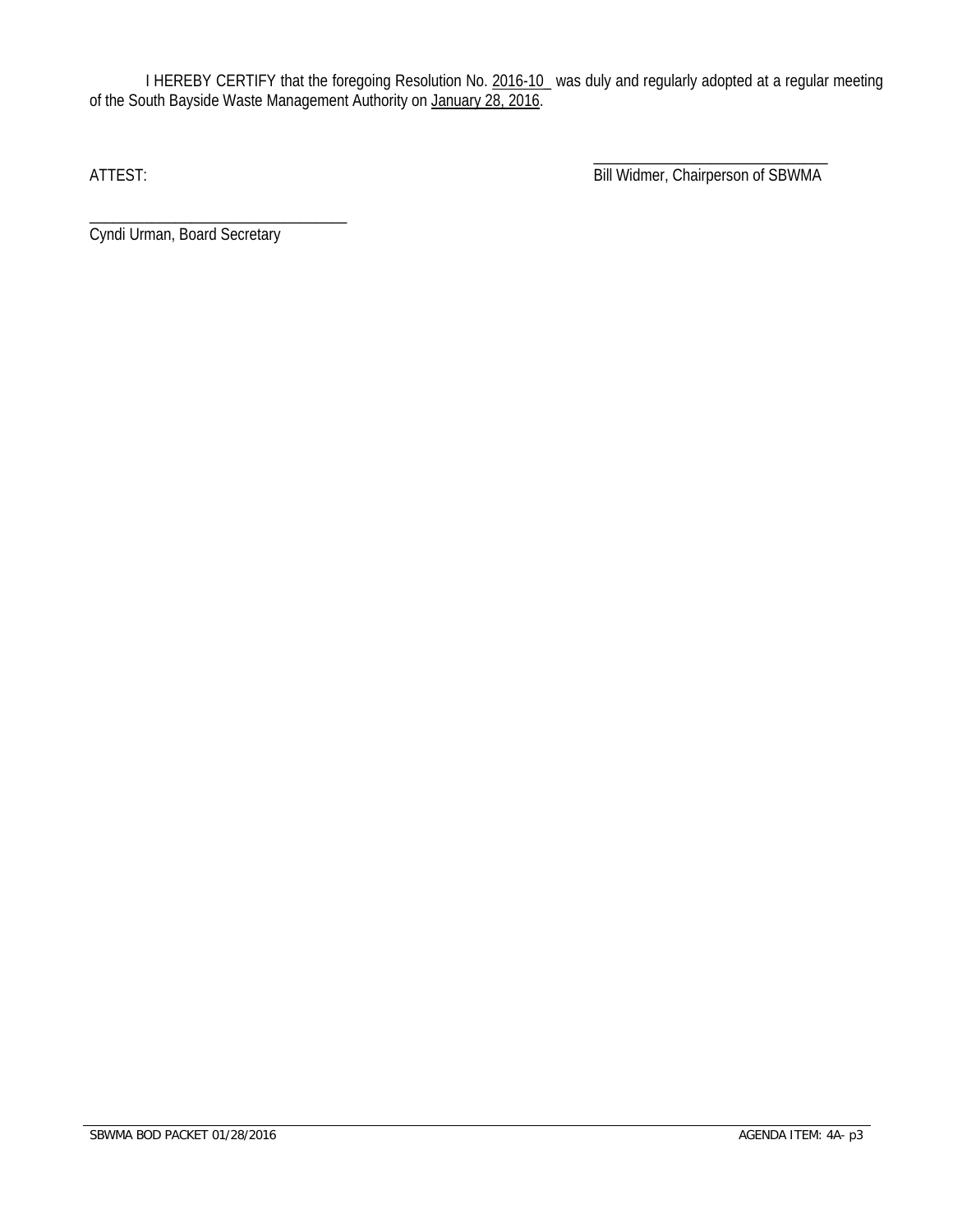

# **STAFF REPORT**

**To: SBWMA Board Members From: Jean Savaree, Deputy General Counsel** 

**Date: January 28, 2016 Board of Directors Meeting** 

**Subject: Election of Board Officers for 2016** 

# **Recommendation**

The Board is required to annually elect a Board Chair and Vice Chair per Article 8 of the JPA Agreement.

# **Background**

Staff recommends the following process for the Board to follow in electing a Chair and Vice Chair for calendar year 2016:

- 1. Chair calls for nominations for the position of Chair (nominations do not require a second).
- 2. Motion is adopted to close nominations.
- 3. Board votes on nominations in the order in which the nominations were made until a Chair is elected.
- 4. Sections 8.5 and 10.8 of the JPA Agreement require the successful vote to be by 2/3 of the Directors present.
- 5. The new Chair takes the gavel and assumes the office and calls for nominations for Vice Chair and the same procedure is followed for electing the Vice Chair.

As a matter of practice, the Board Chair and Vice Chair along with the Executive Director, General Counsel and Board Clerk have traditionally met on a monthly basis as the "Executive Committee" to conduct Board meeting agenda planning and discuss major items of note related to JPA operations. The Executive Director also updates the Executive Committee on a regular basis on any major issues that may come up in the course of day-to-day operations.

**Fiscal Impact**  None.

> *Attachments:*  None.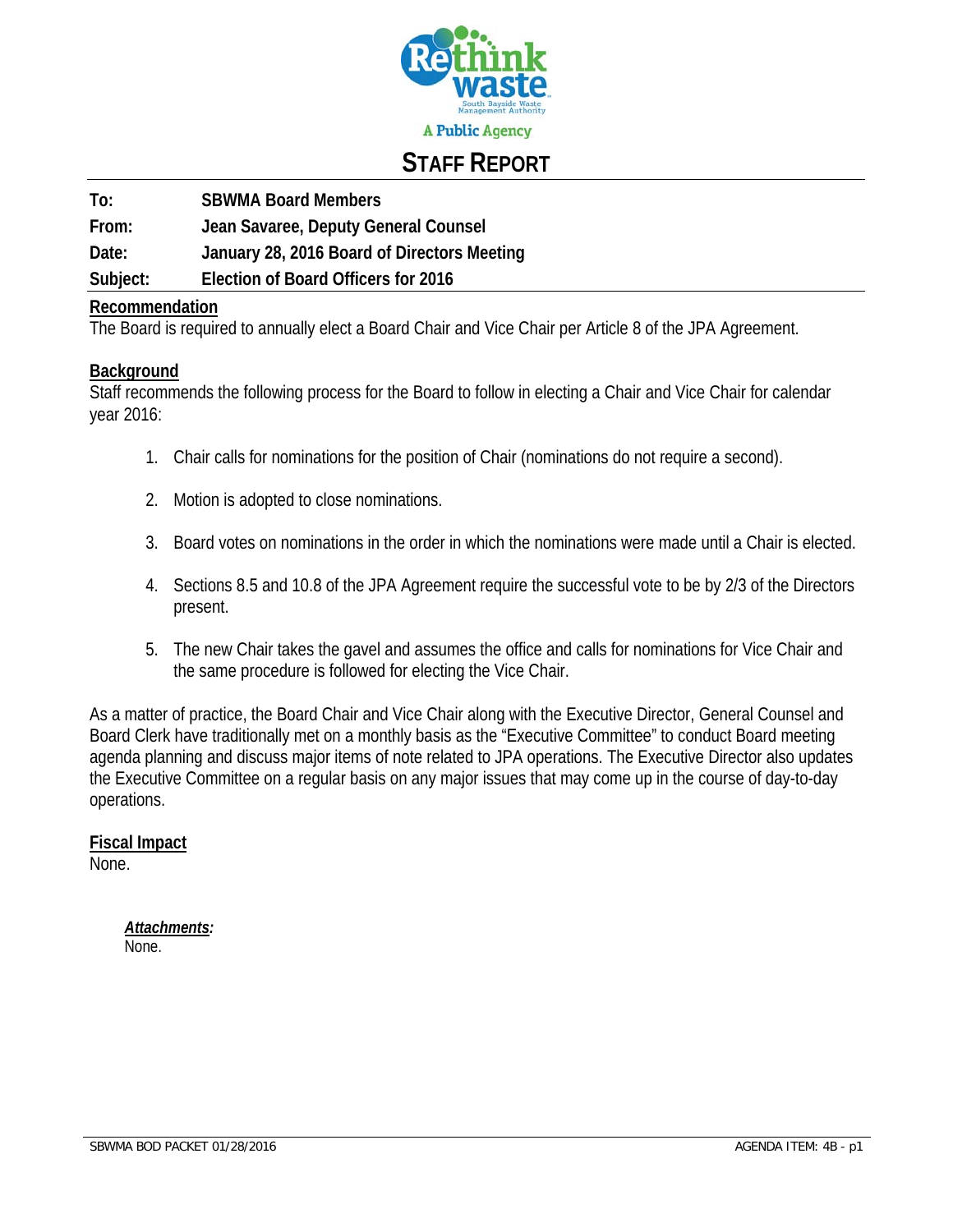

| To:      | <b>SBWMA Board Members</b>                                             |
|----------|------------------------------------------------------------------------|
| From:    | Farouk Fakira, Finance Manager                                         |
| Date:    | January 28, 2016 Board of Directors Meeting                            |
| Subject: | Resolution Accepting Mid-Year Review of FY1516 Annual Operating Budget |

# **Board Action**

It is recommended that the SBWMA Board of Directors approve Resolution No. 2016-08 attached hereto authorizing the following action:

Approval of the Mid-Year Budget Adjustments for FY1516

More specifically, Board approval would include an additional compensation for SBR to cover higher glass handling costs (\$76,200 in transport cost for glass to Fairfield, \$37,600 additional lease expense for two tractors and two trailers to haul the glass, and \$35,000 for hauling charge for batteries). Board approval would also cover the addition of \$55,422 for split–body pilot collection program that was included in the adopted 2015 Long Range Plan; these expenses were previously include in the Board adopted Recology compensation for 2016. **Analysis** 

Staff has conducted a thorough analysis of year-to-date revenues and expenditures. One attachment has been prepared to provide the Board with key budget and related information as follows:

 **Attachment A** contains budget worksheets providing line item detail for all projected revenues, expenditures, cash reserve balances and capital spending.

# *Financial Summary*

Contributions to Cash Reserves (formerly known as "net income") are projected at \$875,811 (see **Table 1**) which is \$645,075 less than budgeted (42.4% or 1.52% of revenue). Higher than budgeted revenue of \$81,517 is more than offset by higher than budgeted expenses of \$726,592. These higher expenses primarily consist of: \$509,353 in higher disposal costs resulting from higher disposable volume of 4,168 tons for \$262,111, other higher pass through disposals for \$102,117, and higher glass handling and transportation costs of \$149,061. The SBWMA program budget is projected to be \$30,957 higher due primarily to sick pay PTO not been reserved which was offset by lower staff costs.

| Table 1                                     |               |               |             |            |  |  |  |  |  |  |
|---------------------------------------------|---------------|---------------|-------------|------------|--|--|--|--|--|--|
| <b>FY1516 CONTRIBUTION TO CASH RESERVES</b> |               |               |             |            |  |  |  |  |  |  |
|                                             | <b>FY1516</b> | <b>FY1516</b> |             |            |  |  |  |  |  |  |
|                                             | Adopted       | Mid-Year      |             |            |  |  |  |  |  |  |
| <b>Revenues</b>                             | <b>Budget</b> | Projections   | Variance    | Variance % |  |  |  |  |  |  |
| Total Revenues                              | \$42,523,900  | \$42,605,417  | \$81,517    | 0.2%       |  |  |  |  |  |  |
| <b>Total Expenditures</b>                   | \$41,003,014  | \$41,729,606  | \$726,592   | 1.8%       |  |  |  |  |  |  |
| Net Income:                                 | \$1,520,886   | \$875,811     | (\$645,075) | $-42.4%$   |  |  |  |  |  |  |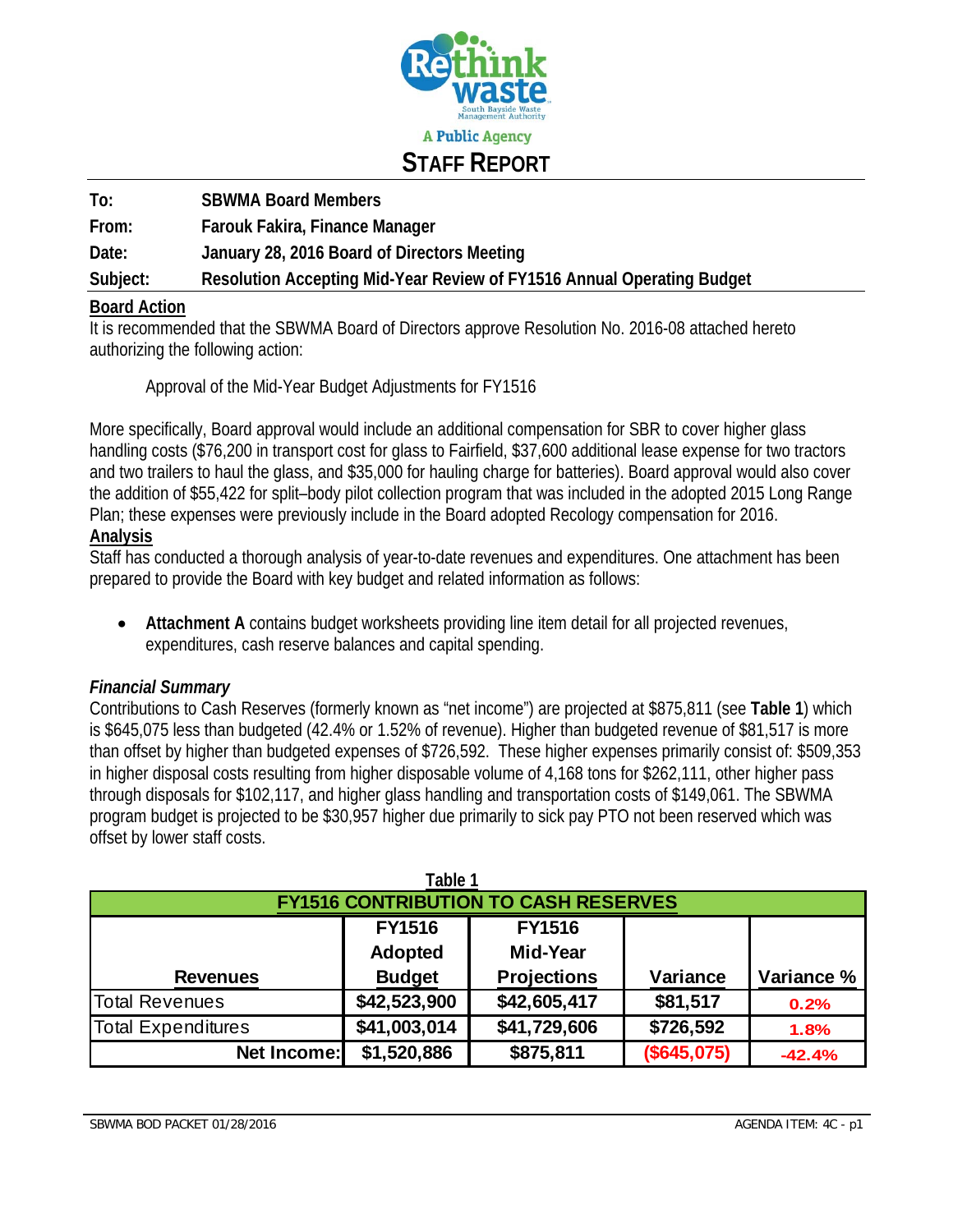# *Revenues*

Total operating revenues (see **Table 2 below**) for FY1516 are projected to be 0.2% higher than our adopted FY1516 budget. Public revenue (non-franchise) is projected to be up 5.8% in part due higher volume than budgeted. Commodity prices have also softened somewhat. Other revenue is down by \$4,000 mainly to \$10,000 in lower commercial recycling reporting ordinance revenue offset by a positive \$6,000 in other revenue. Interest income reported a positive increase of \$6,308 due to higher investment return rates.

| <b>FY1516 REVENUES</b>                                                    |               |              |              |            |  |  |  |  |  |  |
|---------------------------------------------------------------------------|---------------|--------------|--------------|------------|--|--|--|--|--|--|
|                                                                           | <b>FY1516</b> |              |              |            |  |  |  |  |  |  |
|                                                                           | Adopted       | Mid-Year     |              |            |  |  |  |  |  |  |
| <b>Revenues</b>                                                           | <b>Budget</b> | Projections  | Variance     | Variance % |  |  |  |  |  |  |
| Tip Fee Revenues                                                          | \$33,602,300  | \$33,822,706 | \$220,406    | 0.7%       |  |  |  |  |  |  |
| Non Franchised                                                            | \$6,982,300   | \$7,387,826  | \$405,526    | 5.8%       |  |  |  |  |  |  |
| Franchised                                                                | \$26,620,000  | \$26,434,880 | (\$185, 120) | $-0.7%$    |  |  |  |  |  |  |
| <b>Net Commodity Sales</b>                                                |               |              |              |            |  |  |  |  |  |  |
| Revenues*                                                                 | \$7,668,100   | \$7,570,403  | (\$97,697)   | $-1.3%$    |  |  |  |  |  |  |
| <b>MRF - Host Fees</b>                                                    | \$443,500     | \$400,000    | (\$43,500)   | $-9.8%$    |  |  |  |  |  |  |
| Interest Income                                                           | \$48,200      | \$54,508     | \$6,308      | 13.1%      |  |  |  |  |  |  |
| HHW and Other Revenue                                                     | \$761,800     | \$757,800    | (\$4,000)    | $-0.5%$    |  |  |  |  |  |  |
| <b>Total Revenues:</b>                                                    | \$42,523,900  | \$42,605,417 | \$81,517     | 0.2%       |  |  |  |  |  |  |
| *Gross commodity sales - 28% revenue share with SBR and buyback payments. |               |              |              |            |  |  |  |  |  |  |

# **Table 2**

# *Expenditures*

The SBWMA program expense budget (see **Table 3 below)**), exclusive of Shoreway operations and HHW collection services, is projected at \$5,535 higher than budget due mainly to not reserving for sick pay PTO and \$25,000 in expected outside recruiter expenses which was offset by savings of four months' salary for the Outreach Manager position, and \$36,000 in lower compensation due to change in the Executive Director position. The Long Range Plan budget line is \$55,422 higher than budgeted due to the addition of the split body collection pilot program expense.

| Table 3                        |               |              |            |            |  |  |  |  |  |  |
|--------------------------------|---------------|--------------|------------|------------|--|--|--|--|--|--|
| <b>FY1516 EXPENDITURES</b>     |               |              |            |            |  |  |  |  |  |  |
|                                | <b>FY1516</b> |              |            |            |  |  |  |  |  |  |
|                                | Adopted       | Mid-Year     |            |            |  |  |  |  |  |  |
| <b>Expenditures</b>            | <b>Budget</b> | Projections  | Variance   | Variance % |  |  |  |  |  |  |
| <b>Administrative Expenses</b> | \$1,766,814   | \$1,772,349  | \$5,535    | 0.3%       |  |  |  |  |  |  |
| Contract Compliance &          |               |              |            |            |  |  |  |  |  |  |
| Support                        | \$291,000     | \$261,000    | (\$30,000) | $-10.3%$   |  |  |  |  |  |  |
| Recycling & AB 939             |               |              |            |            |  |  |  |  |  |  |
| Compliance                     | \$1,091,000   | \$1,146,422  | \$55,422   | 5.1%       |  |  |  |  |  |  |
| <b>Collection Operations</b>   | \$666,300     | \$666,300    | \$0        | 0.0%       |  |  |  |  |  |  |
| <b>Total SBWMA Expenses:</b>   | \$3,815,114   | \$3,846,071  | \$30,957   | 0.8%       |  |  |  |  |  |  |
| <b>Shoreway Operations:</b>    | \$37,187,900  | \$37,883,535 | \$695,635  | 1.9%       |  |  |  |  |  |  |
| <b>Total Expenses:</b>         | \$41,003,014  | \$41,729,606 | \$726,592  | 1.8%       |  |  |  |  |  |  |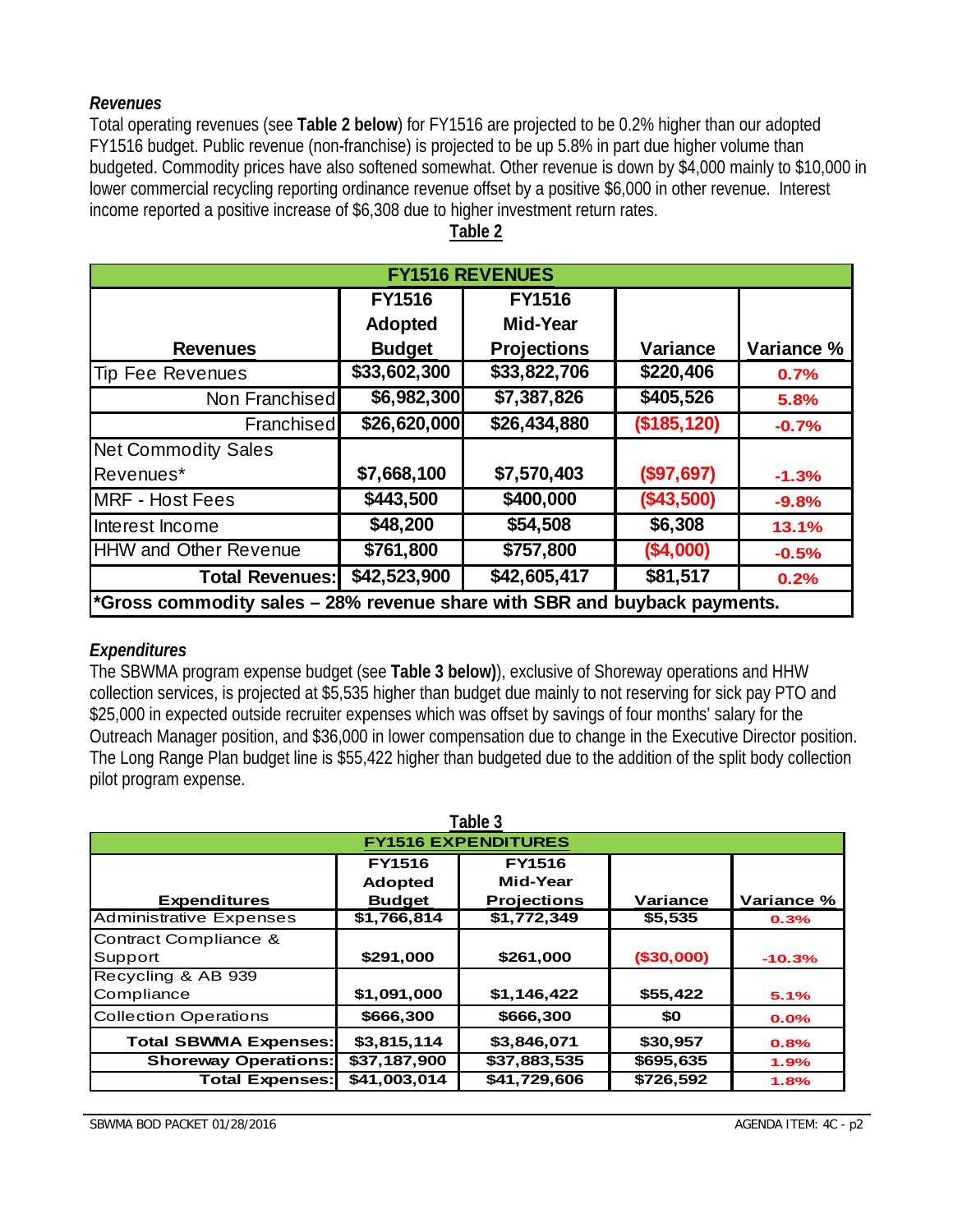The Shoreway operations budget (see **Table 4 below**) reflects higher operating expense of \$149,061 in terms of payments to SBR ("SBR compensation" line item) due to the additional transportation and other costs of glass to Fairfield, and \$509,353 in disposal expense (payments to offsite disposal and processing facilities) as explained under **Table 1**.

Taxes are higher by \$21,947 due to higher sewage volume than budgeted. San Carlos franchise fee payments at \$16,037 due to higher revenue. **Table 4** 

| Table 4                                                                               |               |                                                          |           |            |  |  |  |  |  |  |
|---------------------------------------------------------------------------------------|---------------|----------------------------------------------------------|-----------|------------|--|--|--|--|--|--|
|                                                                                       |               | <b>FY1415 EXPENDITURE DETAIL FOR SHOREWAY OPERATIONS</b> |           |            |  |  |  |  |  |  |
|                                                                                       | <b>FY1516</b> | <b>FY1516</b>                                            |           |            |  |  |  |  |  |  |
|                                                                                       | Adopted       | Mid-Year                                                 |           |            |  |  |  |  |  |  |
| <b>Expenditures</b>                                                                   | <b>Budget</b> | Projections                                              | Variance  | Variance % |  |  |  |  |  |  |
| <b>SBR Compensation*</b>                                                              | \$17,739,700  | \$17,888,761                                             | \$149,061 | 0.8%       |  |  |  |  |  |  |
| Disposal and Processing*                                                              | \$14,472,300  | \$14,981,653                                             | \$509,353 | 3.5%       |  |  |  |  |  |  |
| <b>Insurance Shoreway</b>                                                             | \$211,400     | \$210,637                                                | (\$763)   | $-0.4%$    |  |  |  |  |  |  |
| <b>Education Center</b>                                                               | \$60,000      | \$60,000                                                 | \$0       | 0.0%       |  |  |  |  |  |  |
| Debt Service Bond Interest                                                            | \$2,833,100   | \$2,833,100                                              | \$0       | 0.0%       |  |  |  |  |  |  |
| <b>Other Operating Expenses</b>                                                       | \$241,000     | \$241,000                                                | \$0       | 0.0%       |  |  |  |  |  |  |
| Taxes (Sewer)                                                                         | \$35,800      | \$57,747                                                 | \$21,947  | 61.3%      |  |  |  |  |  |  |
| Franchise Fee (San Carlos)**                                                          | \$1,594,600   | \$1,610,637                                              | \$16,037  | 1.0%       |  |  |  |  |  |  |
| <b>Total Shoreway Operations:</b>                                                     | \$37,187,900  | \$37,883,535                                             | \$695,635 | 1.9%       |  |  |  |  |  |  |
| * Expense projection based on estimated facility tonnage                              |               |                                                          |           |            |  |  |  |  |  |  |
| ** Expense projection based on estimated gate revenue (tipping fees x estimated tons) |               |                                                          |           |            |  |  |  |  |  |  |

# *Capital Spending*

No change in projected capital spending. Please see **Attachment A** for a worksheet on our capital projects.

# *Reserve Balances*

**Table 5** below captures the reserve balance projections for FY1516 compared to the approved budget reserve balance. The projected unrestricted general reserve balance is slightly lower at \$12.6 million vs. the adopted budget at \$12.7 million due to a much higher actual ending balance for undesignated cash for FY1415 of \$467K which was offset by unfavorable net cash flow addition of \$645K. Staff is currently estimating an undesignated cash balance of \$2.9 million for FY1516. The main impact to cash flow in 2015 was no implementation of any tipping fee increases at the Shoreway facility.

|                                            | ι αυις υ                       |            |     |                                                  |                                                   |            |
|--------------------------------------------|--------------------------------|------------|-----|--------------------------------------------------|---------------------------------------------------|------------|
|                                            | <b>ACTUAL</b><br><b>FY1415</b> |            |     | <b>ADOPTED</b><br><b>BUDGET</b><br><b>FY1516</b> | <b>MID-YEAR</b><br><b>BUDGET</b><br><b>FY1516</b> |            |
| UNRESTRICTED:                              |                                |            |     |                                                  |                                                   |            |
| RATE STABILIZATON (10% of expense)         | Ś                              | 3,887,542  | Ŝ   | 4,033,671                                        | . S                                               | 4,106,331  |
| EMERGENCY RESERVE (10% of total expense)   | \$                             | 3,887,542  | S   | 4,033,671                                        | \$.                                               | 4,106,331  |
| EQUIPMENT REPLACEMENT (ANNUAL)             | \$                             | 1,429,675  | Ś   | 1,499,514                                        | Ŝ                                                 | 1,499,514  |
| <b>UNDESIGNATED</b>                        | £.                             | 5,023,699  | \$  | 3,175,018                                        | \$.                                               | 2,851,760  |
| <b>TOTAL UNRESTRICTED GENERAL RESERVES</b> | \$                             | 14,228,458 | \$. | 12,741,874                                       | £.                                                | 12,563,935 |
| <b>COMMITTED:</b>                          |                                |            |     |                                                  |                                                   |            |
| <b>BOND PRINCIPAL PAYMENT FUND</b>         | \$                             | 1,058,333  | \$  | 1,091,667                                        | S                                                 | 1,091,667  |
| <b>TOTAL GENERAL RESERVES</b>              | \$                             | 15,286,791 | \$. | 13,833,541                                       | \$.                                               | 13,655,601 |

**Table 5**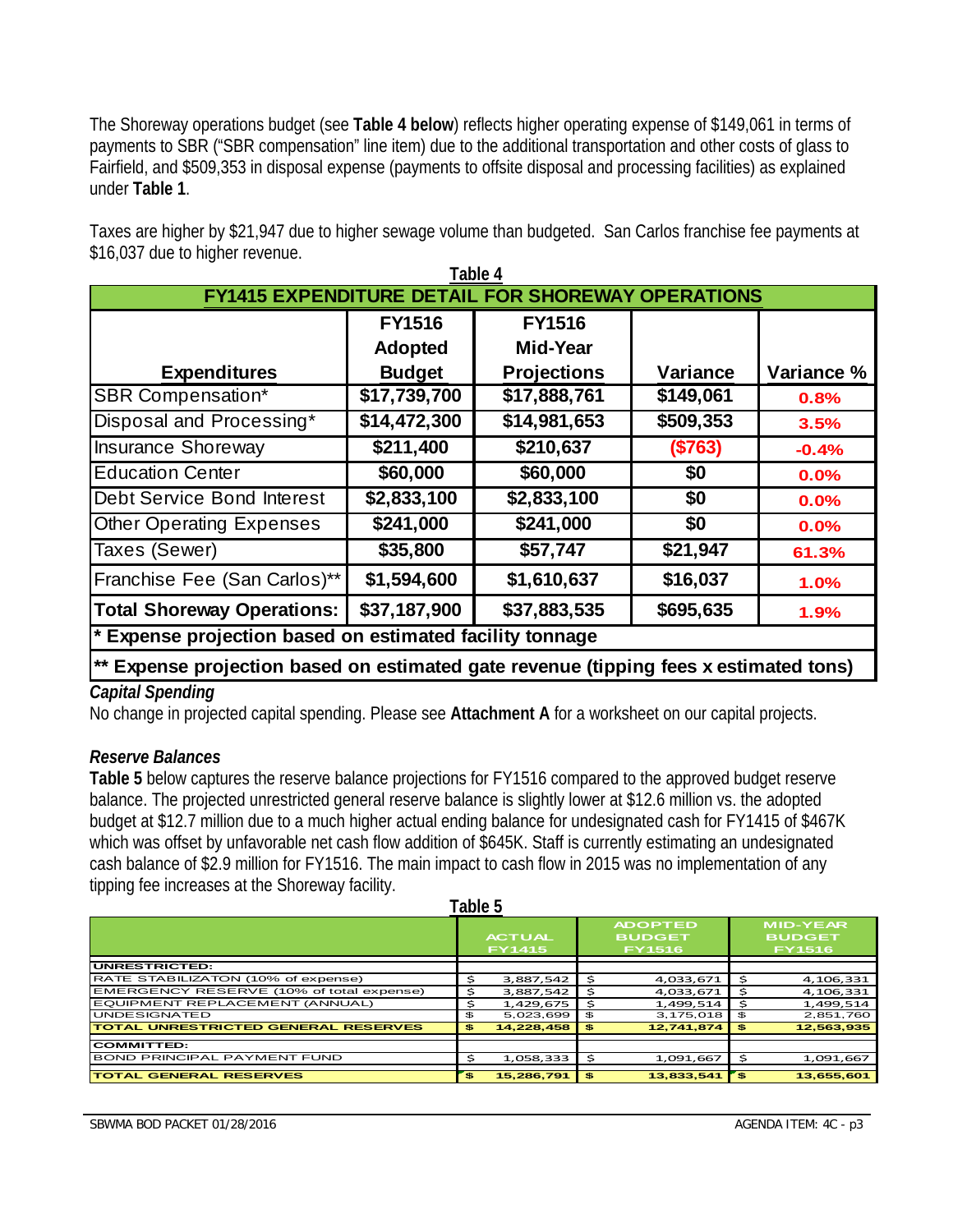# **Background**

On June 25, 2015 the SBWMA Board of Directors adopted the FY1516 Annual Operating Budget.

# **Fiscal Impact**

Contributions to cash reserves (formerly known as "net income") are projected at \$875,811 (see **Table 1**) which is \$645,075 less than budgeted (42.4% or 1.52% of revenue).

*Attachments:* Resolution 2016- 08

Exhibit A – FY1516 Budget Worksheets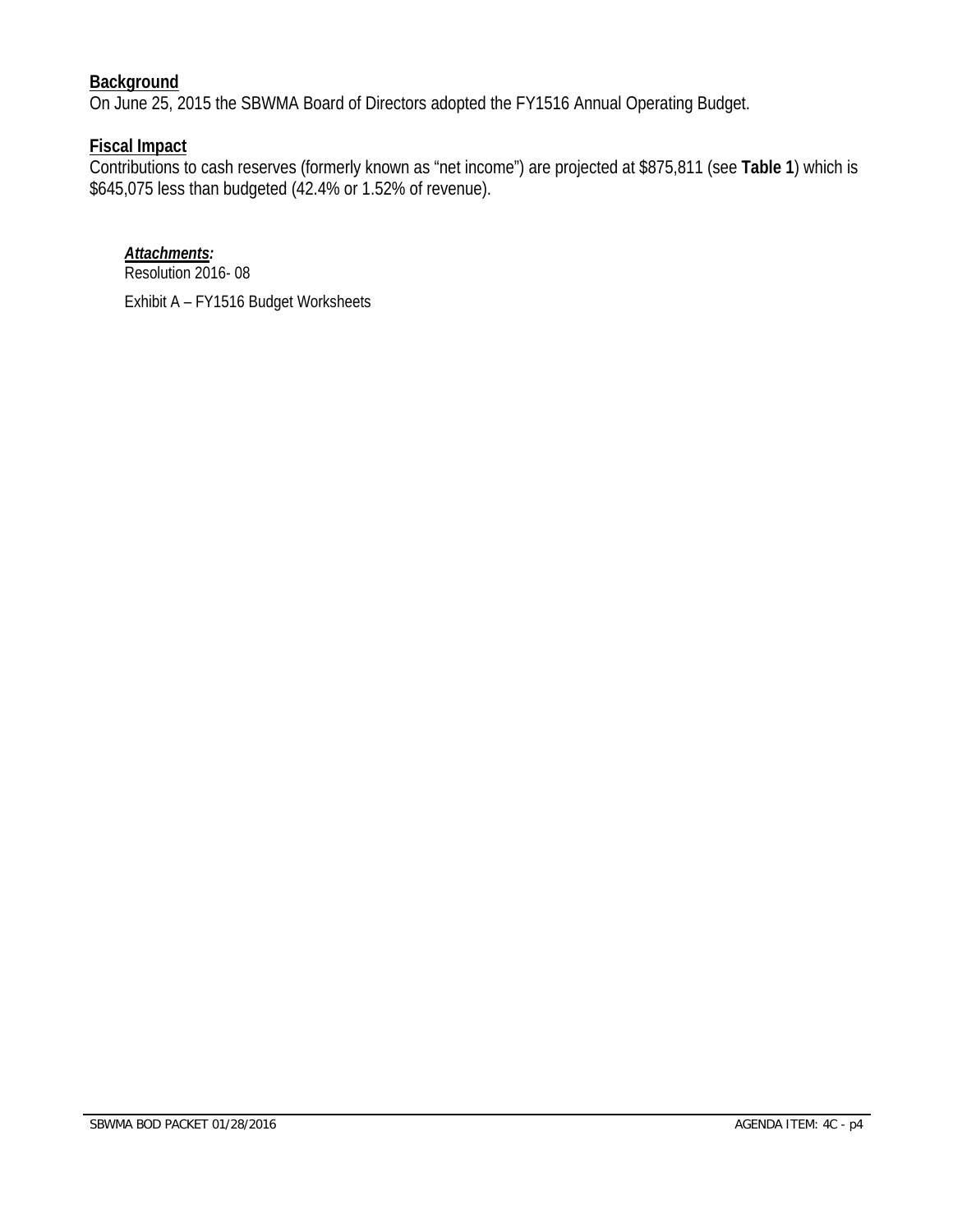

# **RESOLUTION OF THE SOUTH BAYSIDE WASTE MANAGEMENT AUTHORITY BOARD OF DIRECTORS ACCEPTING MID-YEAR REVIEW OF FY1516 ANNUAL OPERATING BUDGET**

**WHEREAS**, the South Bayside Waste Management Authority proposed budget adjustments as presented is balanced and provided sufficient funds for normal operations.

**NOW THEREFORE, BE IT RESOLVED**, the South Bayside Waste Management Authority hereby approves the adjustments to the fiscal year 2015/2016 operating budget.

 **PASSED AND ADOPTED** by the Board of Directors of the South Bayside Waste Management Authority, County of San Mateo, State of California on the 28<sup>nd</sup> day of January, 2016, by the following vote:

| Agency             | Yes | No | Abstain | Absent | Agency                  | Yes | No | Abstain | Absent |
|--------------------|-----|----|---------|--------|-------------------------|-----|----|---------|--------|
| Atherton           |     |    |         |        | Menlo Park              |     |    |         |        |
| Belmont            |     |    |         |        | Redwood City            |     |    |         |        |
| Burlingame         |     |    |         |        | San Carlos              |     |    |         |        |
| East Palo Alto     |     |    |         |        | San Mateo               |     |    |         |        |
| <b>Foster City</b> |     |    |         |        | County of San Mateo     |     |    |         |        |
| Hillsborough       |     |    |         |        | West Bay Sanitary Dist. |     |    |         |        |

I HEREBY CERTIFY that the foregoing Resolution No. 2016-08 was duly and regularly adopted at a regular meeting of the South Bayside Waste Management Authority on January 28, 2016.

ATTEST: Bill Widmer, Chairperson of SBWMA

\_\_\_\_\_\_\_\_\_\_\_\_\_\_\_\_\_\_\_\_\_\_\_\_\_\_\_\_\_\_\_\_\_ Cyndi Urman, Board Secretary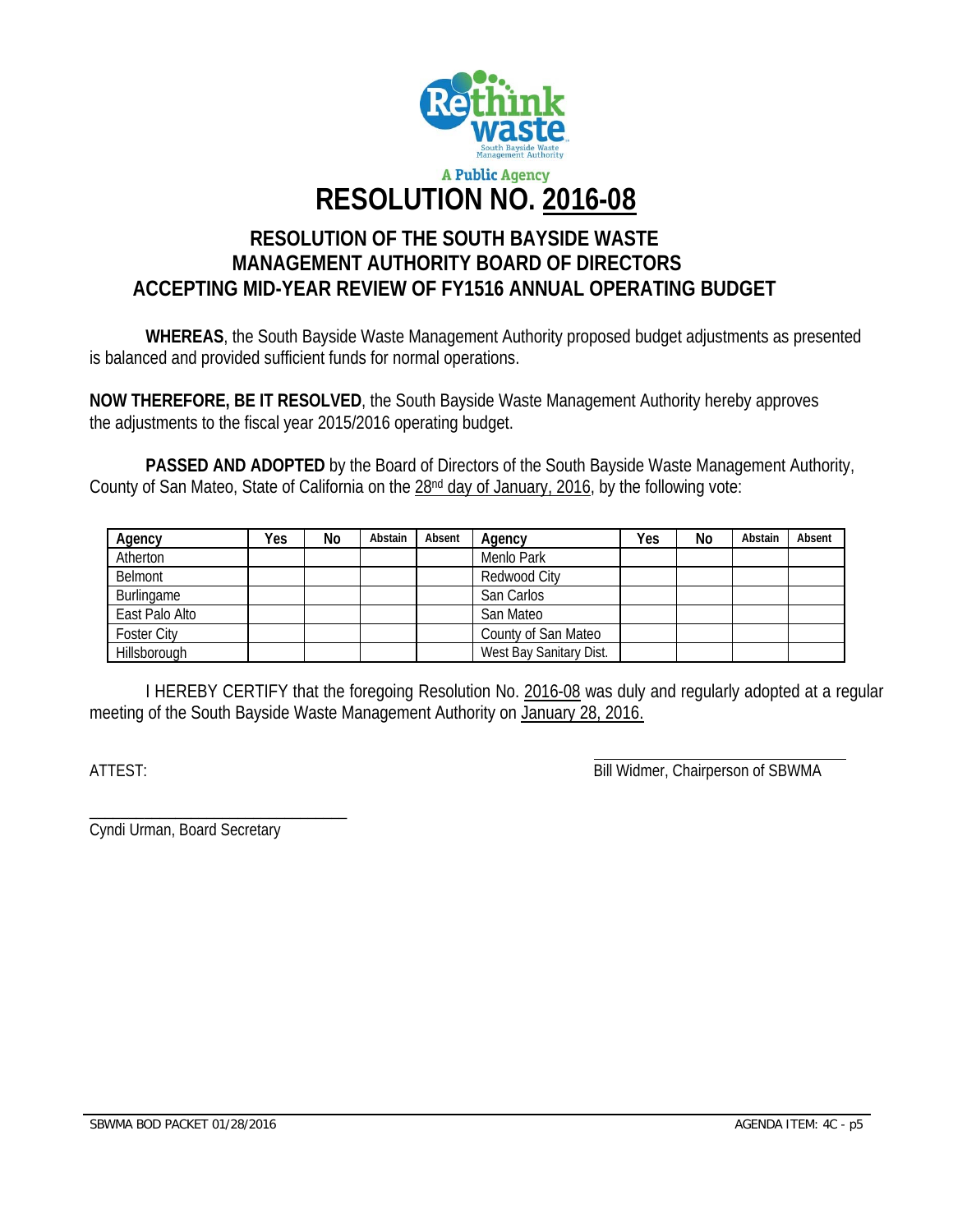#### SOUTH BAYSIDE WASTE MANAGEMENT AUTHORITY RESERVE SUMMARY

|                                            |    | <b>ACTUAL</b><br><b>FY1415</b> |    | <b>ADOPTED</b><br><b>BUDGET</b><br><b>FY1516</b> | <b>BUDGET</b> | <b>MID-YEAR</b><br><b>FY1516</b> |
|--------------------------------------------|----|--------------------------------|----|--------------------------------------------------|---------------|----------------------------------|
| <b>UNRESTRICTED:</b>                       |    |                                |    |                                                  |               |                                  |
| RATE STABILIZATON (10% of expense)         | \$ | 3,887,542                      | \$ | 4,033,671                                        | \$            | 4,106,331                        |
| EMERGENCY RESERVE (10% of total expense)   | \$ | 3,887,542                      | S  | 4,033,671                                        | \$            | 4,106,331                        |
| EQUIPMENT REPLACEMENT (ANNUAL)             | Ş  | 1,429,675                      | S  | 1,499,514                                        | \$            | 1,499,514                        |
| <b>UNDESIGNATED</b>                        | \$ | 5,023,699                      | \$ | 3,175,018                                        | \$            | 2,851,760                        |
| <b>TOTAL UNRESTRICTED GENERAL RESERVES</b> | \$ | 14,228,458                     | \$ | 12,741,874                                       | \$            | 12,563,935                       |
| <b>COMMITTED:</b>                          |    |                                |    |                                                  |               |                                  |
| <b>BOND PRINCIPAL PAYMENT FUND</b>         | \$ | 1,058,333                      | \$ | 1,091,667                                        | \$            | 1,091,667                        |
| <b>TOTAL GENERAL RESERVES</b>              | \$ | 15,286,791                     | \$ | 13,833,541                                       | \$            | 13,655,601                       |

**Reserves Cash Flow - Md Yr**

\_\_\_\_\_\_\_\_\_\_\_\_\_\_\_\_\_\_\_\_\_\_\_\_\_\_\_\_\_\_\_\_\_\_\_\_\_ \_\_\_\_\_\_\_\_\_\_\_\_\_\_\_\_\_\_\_\_\_\_\_\_\_\_\_\_\_\_\_\_\_\_\_\_\_\_\_\_\_\_\_\_\_\_\_\_\_\_\_\_\_\_\_\_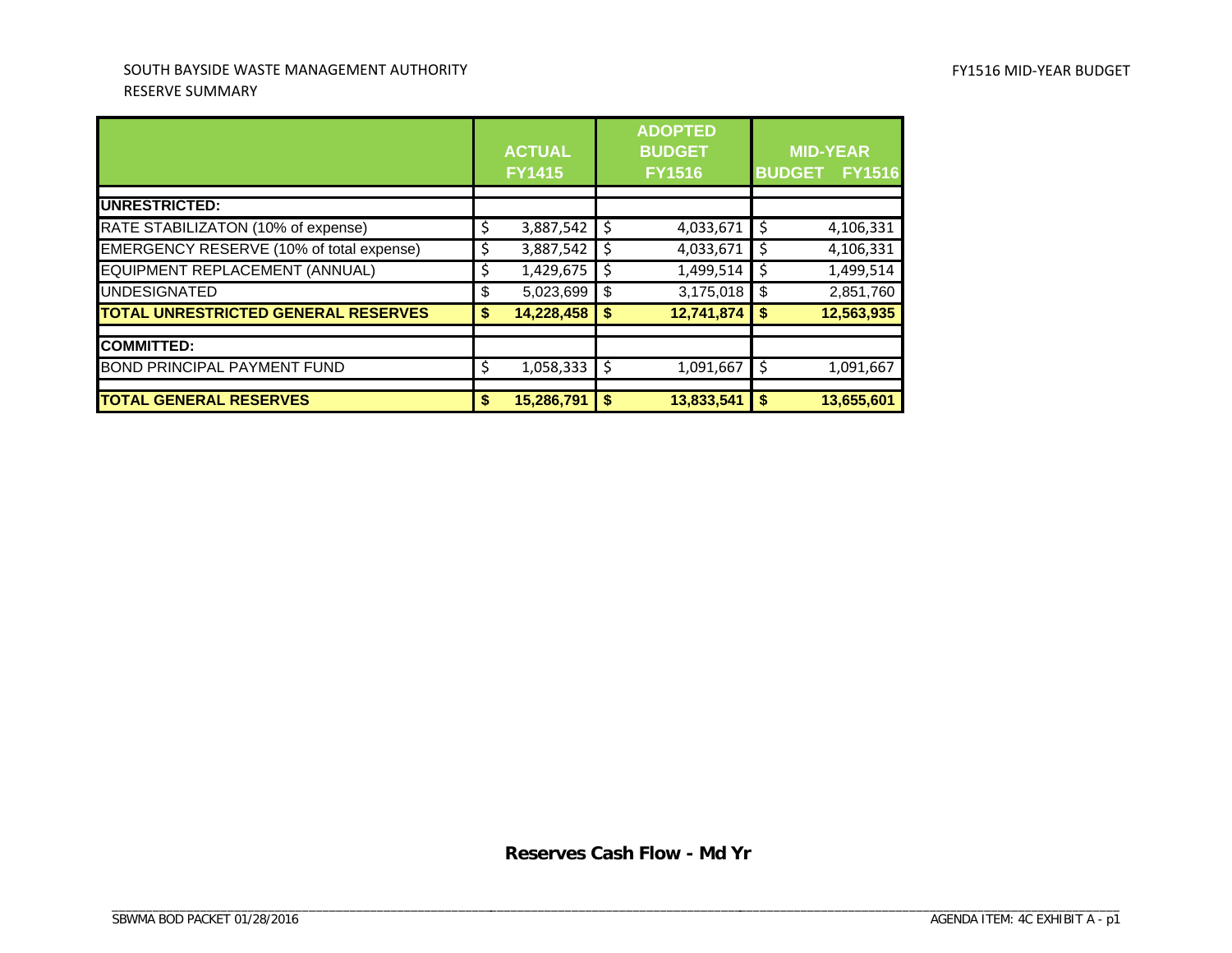#### **SBWMA - FY2014 BUDGET**

**Revenue Summary**

|   |                   | REVENUES BY MAJOR CATEGORY AND SOURCE                                            |    |                                |                                                  |                                                   |    | need info                                             |     |                                                       |                                      |                                                                                                                                                                   |
|---|-------------------|----------------------------------------------------------------------------------|----|--------------------------------|--------------------------------------------------|---------------------------------------------------|----|-------------------------------------------------------|-----|-------------------------------------------------------|--------------------------------------|-------------------------------------------------------------------------------------------------------------------------------------------------------------------|
|   |                   | <b>REVENUE SUMMARY</b>                                                           |    | <b>ACTUAL</b><br><b>FY1415</b> | <b>ADOPTED</b><br><b>BUDGET</b><br><b>FY1516</b> | <b>YTD</b><br>12/10/15                            |    | <b>MID-YEAR</b><br><b>PROJECTION</b><br><b>FY1516</b> |     | <b>Variance to</b><br><b>Adopted</b><br><b>Budget</b> | <b>Variance</b><br>to Appvd<br>Bud % | <b>Notes</b>                                                                                                                                                      |
|   |                   | <b>ADMINISTRATIVE REVENUES</b>                                                   |    |                                |                                                  |                                                   |    |                                                       |     |                                                       |                                      |                                                                                                                                                                   |
|   | 409100            | <b>INVESTMENT INCOME</b>                                                         | \$ | $70,405$ \$                    | $48,200$ \$                                      | $20,077$ \$                                       |    | 54,508                                                | -\$ | 6,308                                                 | 13.1%                                |                                                                                                                                                                   |
|   | 409200            | <b>INTEREST INCOME</b>                                                           |    |                                |                                                  |                                                   |    |                                                       |     |                                                       |                                      |                                                                                                                                                                   |
|   |                   | <b>TOTAL ADMINISTRATIVE</b>                                                      | \$ | $70,405$ \$                    | $48,200$   \$                                    | 20,077                                            | s. | 54,508                                                |     | 6,308                                                 | 13.1%                                |                                                                                                                                                                   |
|   |                   |                                                                                  |    |                                |                                                  |                                                   |    |                                                       |     |                                                       |                                      |                                                                                                                                                                   |
|   | <b>OPERATIONS</b> |                                                                                  |    |                                |                                                  |                                                   |    |                                                       |     |                                                       |                                      |                                                                                                                                                                   |
|   |                   |                                                                                  |    |                                |                                                  |                                                   |    |                                                       |     |                                                       |                                      | Manily due to favorable volume increase of 3.3K tons<br>mainly from third party customers and unfavorable<br>decrease from public in Cubic yards of SW (1.4K), GW |
|   |                   | 480026 TIPPING FEES - Non Franchised                                             | \$ | 6,528,891                      | 6,982,300                                        | 2,876,184                                         |    | 7,387,826                                             |     | 405,526                                               |                                      | 5.8% (1.3K) and fav C&D 2.1K.                                                                                                                                     |
|   |                   | 480027 TIPPING FEES - Franchised                                                 |    | 26,140,918                     | 26,620,000                                       | 8,547,516                                         |    | 26,434,880                                            |     | (185, 120)                                            | $-0.7%$                              | Due to decrease in volume of SW (.66K) tons, GW<br>(1.3K), C&D, .125K, wood .35K, and other .145K.                                                                |
|   |                   |                                                                                  |    |                                |                                                  |                                                   |    |                                                       |     |                                                       |                                      | Mainly due to a dip of \$.98 per ton resulting in (\$66.4K)                                                                                                       |
|   | 480028            | <b>COMMODITY SALES</b>                                                           |    | 10,722,198                     | 9,630,400                                        | 2,516,037                                         |    | 9,555,999                                             |     | (74, 401)                                             |                                      | -0.8% drop in revenue. The rest is a drop of 56 tons in volume.                                                                                                   |
|   | 480029            | <b>COMMODITY REVENUE SHARING - NEW</b>                                           |    | (1,846,342)                    | (1,064,400)                                      | 424,560                                           |    | (1,097,355)                                           |     | (32, 955)                                             |                                      | 3.1% Budget didn't reflect the \$59K in quality incentive.                                                                                                        |
|   | 522717            | <b>Buyback Payment</b>                                                           |    | (879, 726)                     | (897,900)                                        | 293,664                                           |    | (888, 242)                                            |     | 9,658                                                 | $-1.1%$                              |                                                                                                                                                                   |
|   | 480025            | E Recycling                                                                      |    | 66,085                         | 50,000                                           | 10,450                                            |    | 50,000                                                |     |                                                       | 0.0%                                 |                                                                                                                                                                   |
|   |                   | <b>MRF Host Fee</b>                                                              |    |                                |                                                  |                                                   |    |                                                       |     |                                                       |                                      | Third pary volume is lower (3.5K) tons than what was                                                                                                              |
|   | 480033            |                                                                                  |    | 456,509                        | 443,500                                          | 129,417                                           |    | 400,000                                               |     | (43,500)                                              | 0.0%                                 | -9.8% forecasted.                                                                                                                                                 |
|   | 480031            | HHW ON-CALL COLLECTION SERVICE - NEW<br>COMMERCIAL RECYCLING REPORTING ORDINANCE |    | 546,029                        | 662,800<br>25,000                                | 324,888<br>625                                    |    | 662,800                                               |     |                                                       |                                      | -40.0% Fee revenue from commercial recyclers per Ordinance.                                                                                                       |
|   | 406001<br>480008  | MISCELLANEOUS REVENUE                                                            |    | 4,500<br>29,240                | 24,000                                           | 13,814                                            |    | 15,000<br>30,000                                      |     | (10,000)<br>6,000                                     |                                      | 25.0% CA Paint Care program payments.                                                                                                                             |
| 4 |                   |                                                                                  |    |                                |                                                  |                                                   |    |                                                       |     |                                                       |                                      |                                                                                                                                                                   |
|   |                   | <b>TOTAL OPERATIONS</b>                                                          |    | \$41,768,302                   |                                                  | $\frac{1}{2}$ 42,475,700 $\frac{1}{2}$ 15,137,155 |    | \$42,550,908                                          |     | 75,208                                                | 0.2%                                 |                                                                                                                                                                   |
|   |                   |                                                                                  |    |                                |                                                  |                                                   |    |                                                       |     |                                                       |                                      |                                                                                                                                                                   |
|   |                   | <b>TOTAL REVENUE</b>                                                             |    | \$41,838,707                   |                                                  | $\frac{1}{2}$ 42,523,900 \, \$ 15,157,232 \, \$   |    | 42,605,417                                            | -\$ | 81,517                                                | 0.2%                                 |                                                                                                                                                                   |
|   |                   |                                                                                  |    |                                |                                                  |                                                   |    |                                                       |     |                                                       |                                      |                                                                                                                                                                   |
|   |                   | <b>CONTRIBUTION TO CASH RESERVES</b>                                             | S. | $2,438,047$ \$                 |                                                  | $1,520,886$ \$ 2,551,290 \$                       |    | $875.811$ $\frac{1}{5}$                               |     | (645.075)                                             | $-42.4%$                             |                                                                                                                                                                   |

**Revenue**

\_\_\_\_\_\_\_\_\_\_\_\_\_\_\_\_\_\_\_\_\_\_\_\_\_\_\_\_\_\_\_\_\_\_\_\_\_ \_\_\_\_\_\_\_\_\_\_\_\_\_\_\_\_\_\_\_\_\_\_\_\_\_\_\_\_\_\_\_\_\_\_\_\_\_\_\_\_\_\_\_\_\_\_\_\_\_\_\_\_\_\_\_\_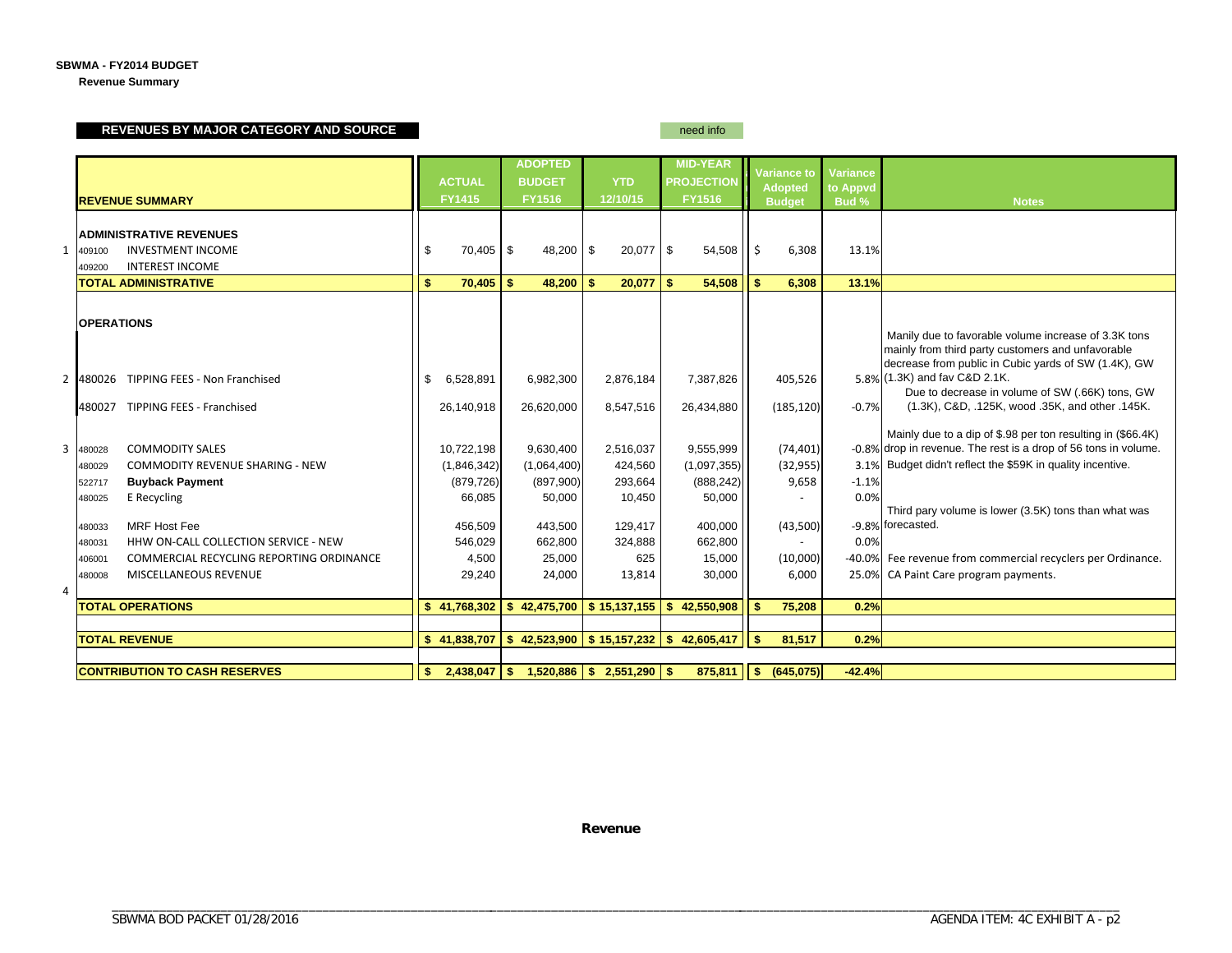| <b>EXPENDITURE SUMMARY</b>                                                                        |                                                 |            | FY1415         | <b>BUDGET</b> |                 |        | <b>YTD</b>               | Mid-Yr BUD     | Variance                                       | <b>Notes</b>                                                                                                                                                                 |
|---------------------------------------------------------------------------------------------------|-------------------------------------------------|------------|----------------|---------------|-----------------|--------|--------------------------|----------------|------------------------------------------------|------------------------------------------------------------------------------------------------------------------------------------------------------------------------------|
|                                                                                                   |                                                 |            |                |               |                 |        |                          |                |                                                |                                                                                                                                                                              |
| <b>ADMINISTRATIVE EXPENSES</b>                                                                    |                                                 |            |                |               |                 |        |                          |                |                                                | Adjustment for Salary variance vs. Kevin's offset by \$43K in unaccrued sick                                                                                                 |
| 511810                                                                                            | 511810 ADMINISTRATIVE STAFF                     |            | 582,448 \$     |               | 565,798         |        | 261,113                  | 572,764        |                                                | 6,966 pay PTO.                                                                                                                                                               |
|                                                                                                   |                                                 |            |                |               |                 |        |                          |                |                                                | Mainly saving of four months salary for Monica offset by \$19.5K in unaccrued                                                                                                |
| 511820& 520306                                                                                    | 5118208 AB 939 PROGRAM STAFF                    |            | 646,295        |               | 731,661         |        | 278,529                  | 715,342        |                                                | (16,319) sick pay PTO.                                                                                                                                                       |
| 520328                                                                                            | 520328 EMPLOYEE RECRUITMENT / HR SUPPORT        |            | 37,801         |               | 5,000           |        | 421                      | 30,000         |                                                | 25,000 Anticpated recruiting for ED replacement.                                                                                                                             |
| 520337                                                                                            | 520337 PEO COST (RGS/LGS ADMIN FEES)            |            | 9,000          |               | 19,900          |        | 3,393                    | 19,900         |                                                | Fees paid to contract HR and payroll service provider.                                                                                                                       |
| 520312                                                                                            | 520312 BOARD COUNSEL                            |            | 34,616         |               | 55,000          |        | 6,593                    | 45,000         |                                                | (10,000) Contracted legal counsel services.                                                                                                                                  |
| 520300                                                                                            | 520300 BOARD MEETINGS                           |            | 2,710          |               | 3,000           |        | 2,050                    | 3,000          |                                                |                                                                                                                                                                              |
| 520310                                                                                            | 520310 ACCOUNTING SERVICES                      |            | 131,900        |               | 136,530         |        | 34,133                   | 136,530        |                                                | Estimated fees paid to current vendor (City of San Carlos).                                                                                                                  |
| 520334                                                                                            | 520334 INFORMATION SYSTEMS                      |            | 25,096         |               | 28,000          |        | 13,030                   | 27,000         |                                                | (1,000) Fees paid to IT service provider.                                                                                                                                    |
| 520338                                                                                            | 520338 WEBSITE                                  |            | 12,578         |               | 11,500          |        | 6,033                    | 12,100         |                                                | 600 Fees paid to website management service provider.                                                                                                                        |
|                                                                                                   |                                                 |            |                |               |                 |        |                          |                |                                                |                                                                                                                                                                              |
| 520301                                                                                            | 520301 ANNUAL AUDIT                             |            | 9,000          |               | 9,300           |        | 4,950                    | 9,300          |                                                | Fees paid to auditors to complete FY & calendar year financial statements.                                                                                                   |
| 520701                                                                                            | 520701 D&O INSURANCE                            |            | 34,570         |               | 39,000          |        | 42,898                   | 42,888         | 3,888                                          | Annual insurance premium for Director's and Officer's insurance.                                                                                                             |
| 520202                                                                                            | 520202 BANK FEES                                |            | 7,312          |               | 8,000           |        | 3,405                    | 8,000          |                                                | Bank fees inclusive of fees paid to BNY as the Bond Trustee.                                                                                                                 |
|                                                                                                   |                                                 |            |                |               |                 |        |                          |                |                                                |                                                                                                                                                                              |
| 520203                                                                                            | 520203 RENT                                     |            | 52,419         |               | 54,300          |        | 22,278                   | 53,500         |                                                | (800) Assumes one-year extension on lease with one option year at current terms.                                                                                             |
| 520204                                                                                            | 520204 PRINTING AND POSTAGE                     |            | 219            |               | 150             |        | 48                       | 150            |                                                |                                                                                                                                                                              |
| 520107                                                                                            | 520107 UTILITIES                                |            | 16,299         |               | 17,500          |        | 5,837                    | 17,500         |                                                | Utilities and janitorial services by the City.                                                                                                                               |
| 520905                                                                                            | 520905 OFFICE/TENANT IMPROVEMENTS               |            | 1,034          |               | 1,000           |        | 400                      | 1,000          |                                                |                                                                                                                                                                              |
| 520201                                                                                            | 520201 OFFICE SUPPLIES                          |            | 16,904         |               | 15,500          |        | 3,608                    | 15,000         | (500)                                          |                                                                                                                                                                              |
| 520215                                                                                            | 520215 OFFICE EQUIPMENT COSTS                   |            | 19,544         |               | 24,300          |        | 7,900                    | 24,300         |                                                |                                                                                                                                                                              |
| 520504                                                                                            | 520504 PUBLICATIONS & PUBLIC NOTICES            |            | 969            |               | 3,000           |        |                          | 3,000          |                                                | Assumes notice for 2 bids.                                                                                                                                                   |
| 520501                                                                                            | 520501 PROFESSIONAL DUES & MEMBERSHIPS          |            | 1,311          |               | 2,300           |        | 424                      | 2,000          | (300)                                          |                                                                                                                                                                              |
| 520801                                                                                            | 520801 VEHICLE MILEAGE & TOLLS                  |            | 39             |               | 75              |        | 37                       | 75             |                                                |                                                                                                                                                                              |
| 520105                                                                                            | 520105 CELL PHONES                              |            | 4,131          |               | 4,500           |        | 1,071                    | 4,000          |                                                | (500) Reimbursement for employee work related cell phone costs.                                                                                                              |
| 520503<br>520502                                                                                  | 520503 CONFERENCE & MEETINGS<br>520502 TRAINING |            | 6,300          |               | 10,500<br>5,500 |        | 4,593<br>1,299           | 9,500<br>5,000 |                                                | (1,000) Staff attendance at trade conferences and travel related to budgeted projects<br>(500) Up to \$1250/employee per year for qualified educational, job related develop |
| 520511                                                                                            | 520511 SPONSORSHIPS & DONATIONS                 |            | 1,724<br>8,500 |               | 9,500           |        | 1,000                    | 9,500          |                                                |                                                                                                                                                                              |
| 522706                                                                                            | 522706 COMPUTER PURCHASE                        |            | 8,610          |               | 6,000           |        | 2,346                    | 6,000          |                                                | Sponsorships for Acterra, SSMC, CAW and CPSC.<br>Two new laptops. Minor other hardware.                                                                                      |
| <b>TOTAL ADMINISTRATIVE</b>                                                                       |                                                 | s.         | 1,671,330      |               | 1,766,814       |        | 707,389                  | 1,772,349      | 5,535                                          |                                                                                                                                                                              |
|                                                                                                   |                                                 |            |                |               |                 |        |                          |                |                                                |                                                                                                                                                                              |
|                                                                                                   | <b>CONTRACT COMPLIANCE AND SUPPORT</b>          |            |                |               |                 |        |                          |                |                                                |                                                                                                                                                                              |
|                                                                                                   |                                                 |            |                |               |                 |        |                          |                |                                                |                                                                                                                                                                              |
| 520307                                                                                            | 520307 RATE REVIEW                              |            | 13,501         |               | 25,000          |        | 7,610                    | 15,000         |                                                | (10,000) 3rd party consulting support if needed.                                                                                                                             |
| <b>TOTAL RATE REVIEW</b>                                                                          |                                                 | \$.        | 13,501         |               | 25,000          |        | 7,610                    | 15,000         | (10.000)                                       |                                                                                                                                                                              |
|                                                                                                   |                                                 |            |                |               |                 |        |                          |                |                                                |                                                                                                                                                                              |
| <b>CONSULTANT SUPPORT</b>                                                                         |                                                 |            |                |               |                 |        |                          |                |                                                |                                                                                                                                                                              |
|                                                                                                   |                                                 |            |                |               |                 |        |                          |                |                                                | Operations assessment @\$20K, disaster mgt. plan, utility analysis for CNG                                                                                                   |
| 520308                                                                                            | <b>FACILITY IMPROVEMENT OVERSIGHT</b>           |            | 23,641         |               | 50,000          |        | 1,355                    | 50,000         |                                                | and mixed waste processing.                                                                                                                                                  |
|                                                                                                   |                                                 |            |                |               |                 |        |                          |                |                                                | Annual financial audit of RSMC and SBR at \$40k. \$15k for reviewing annual                                                                                                  |
| HCM01 CONTRACT MANAGEMENT SUPPORT<br>520309                                                       |                                                 |            | 52,627         |               | 55,000          |        | $\overline{\phantom{a}}$ | 55,000         |                                                | route assessment.                                                                                                                                                            |
|                                                                                                   |                                                 |            |                |               |                 |        |                          |                |                                                | \$15k call center monitoring. \$40k annual reporting system audit. \$25k                                                                                                     |
| COLLECTION SERVICES FRANCHISE ADMIN.<br>520309<br>HCS02<br>HFM01<br>FINANCE MANAGER SUPPORT - NEW |                                                 |            | 54,653         |               | 80,000          |        | 2,027                    | 80,000         |                                                | operational assessment.                                                                                                                                                      |
| 520309                                                                                            |                                                 |            |                | 35,000        |                 |        | 15,000                   |                | (20,000) On-call consultant support as needed. |                                                                                                                                                                              |
| 520336 HCM01                                                                                      |                                                 | 43,895     |                | 46,000        |                 | 10,000 | 46,000                   |                | Bi-annual Recology contamination sampling.     |                                                                                                                                                                              |
| <b>TOTAL CONSULTANT</b>                                                                           |                                                 | \$         | 174,816        |               | 266,000         | S      | 13,381                   | 246,000        | (20,000)                                       |                                                                                                                                                                              |
|                                                                                                   | <b>TOTAL CONTRACT COMPLIANCE &amp; SUPPORT</b>  | $\sqrt{3}$ | $188,317$ \$   |               | $291,000$ \$    |        | $20,991$ \$              | 261,000        | (30.000)                                       |                                                                                                                                                                              |

**Expenses**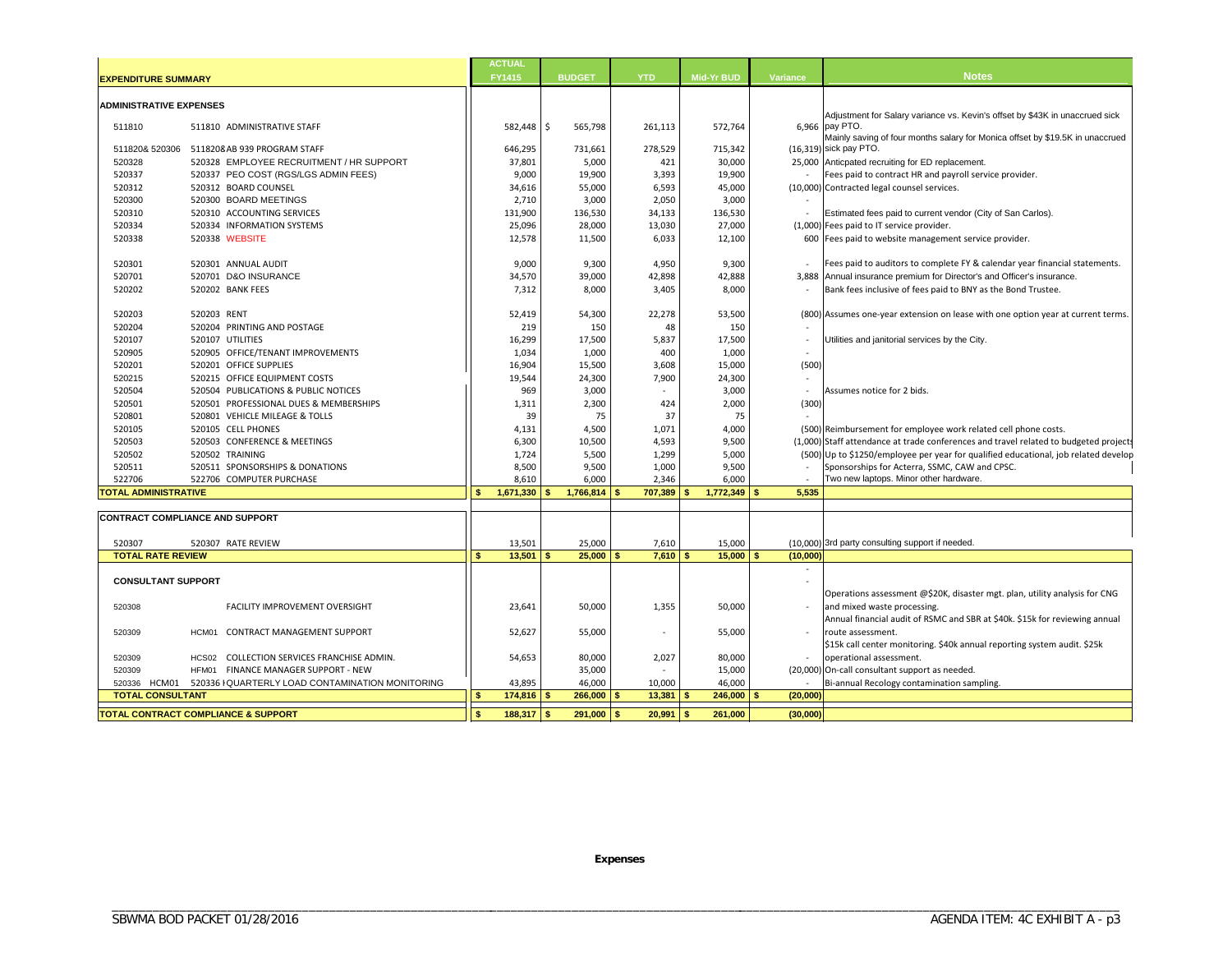|                                                                                      |              | <b>ACTUAL</b>  |    |               |    |            |    |              |                        |                                                                                                                                                         |  |  |
|--------------------------------------------------------------------------------------|--------------|----------------|----|---------------|----|------------|----|--------------|------------------------|---------------------------------------------------------------------------------------------------------------------------------------------------------|--|--|
| <b>EXPENDITURE SUMMARY</b>                                                           |              | FY1415         |    | <b>BUDGET</b> |    | <b>YTD</b> |    | Mid-Yr BUD   | Variance               | <b>Notes</b>                                                                                                                                            |  |  |
|                                                                                      |              |                |    |               |    |            |    |              | $\sim$                 |                                                                                                                                                         |  |  |
| <b>RECYCLING - AB939 COMPLIANCE</b>                                                  |              |                |    |               |    |            |    |              | ÷.                     |                                                                                                                                                         |  |  |
| <b>RECYCLING ADMINISTRATION</b>                                                      |              |                |    |               |    |            |    |              |                        |                                                                                                                                                         |  |  |
| 520311 CIWMB 520311 (CIWMB ANNUAL REPORTS                                            |              | 25,000         | \$ | 25,000        |    | 19,734     |    | 25,000       |                        | CalRecycle Electronic Annual Report for 10 Member Agencies.                                                                                             |  |  |
| 520341<br>520341 SBWMA ANNUAL REPORT                                                 |              | 8,010          | \$ | 5,000         |    | 270        |    | 5,000        |                        |                                                                                                                                                         |  |  |
| 520309 HDV01<br>520309 I DIVERSION PROGRAM SUPPORT                                   |              | 4,643          | \$ | 45,000        |    |            |    | 45,000       |                        | Public Spaces pilot and related Member Agency Assistance.                                                                                               |  |  |
| 520508<br>520508 RECYCLING REPORTING ORDINANCE EXPENSES                              |              | 200            |    | 15,000        |    | 201        |    | 15,000       |                        |                                                                                                                                                         |  |  |
| 522705<br>522705 EVENT GIVEAWAYS                                                     |              |                |    | 1,500         |    |            |    | 1,500        |                        |                                                                                                                                                         |  |  |
| TOTAL RECYCLING ADMINISTRATION                                                       |              | 37,852         |    | 91,500        |    | 20,204     |    | 91,500       | $\sim$                 |                                                                                                                                                         |  |  |
| LONG RANGE PLAN/DIVERSION PROGRAMS                                                   |              |                |    |               |    |            |    |              |                        |                                                                                                                                                         |  |  |
|                                                                                      |              |                |    |               |    |            |    |              |                        |                                                                                                                                                         |  |  |
|                                                                                      |              |                |    |               |    |            |    |              |                        | EOW Pilot - \$120k; \$55.4K Split-Body Pilot Outreach - \$17k; Commercial<br>Outreach - \$60k; Education stakeholder engagement process - \$25k. \$183k |  |  |
|                                                                                      |              |                |    |               |    |            |    |              |                        | mixed waste processing system project development to 30% design level                                                                                   |  |  |
|                                                                                      |              |                |    |               |    |            |    |              |                        | and estimate. \$25k to further refine admin. building options. Zero landfill                                                                            |  |  |
| 520340 LRPU1<br>520340 I LONG RANGE PLAN ALTERNATIVES                                |              | 146,600        | \$ | 460,000       |    | 23,845     | \$ | $515,422$ \$ |                        | 55,422 analysis/taskforce at \$30k.                                                                                                                     |  |  |
|                                                                                      |              |                |    |               |    |            |    |              |                        |                                                                                                                                                         |  |  |
| TOTAL LONG RANGE PLAN/DIVERSION PROGRAMS                                             |              | 146,600        |    | 460,000       |    | 23,845     |    | 515,422      | 55,422<br>-Ś           |                                                                                                                                                         |  |  |
| <b>COMMERCIAL PROGRAMS</b>                                                           |              |                |    |               |    |            |    |              |                        |                                                                                                                                                         |  |  |
|                                                                                      |              |                |    |               |    |            |    |              |                        | MD Note - Carry over project from FY1415. If done before end of FY, not                                                                                 |  |  |
|                                                                                      |              |                |    |               |    |            |    |              |                        | needed then. Repurpose 2nd trailer as mobile education trailer, will explore                                                                            |  |  |
| 520331<br>520331 LARGE EVENT/VENUE CONSULTING                                        |              |                | \$ | 7,500         |    |            |    | 7,500        |                        | grant funding opportunities.                                                                                                                            |  |  |
|                                                                                      |              |                |    |               |    |            |    |              |                        | Incorporating all of Shoreway requires much more reporting requirements                                                                                 |  |  |
| 520608<br>520608 CLIMATE CHANGE POLICY OPTIONS                                       |              | 15,636         |    | 27,000        |    | 5,305      |    | 27,000       |                        | and review by outside auditors.                                                                                                                         |  |  |
|                                                                                      |              |                |    |               |    |            |    |              |                        |                                                                                                                                                         |  |  |
|                                                                                      |              |                |    |               |    |            |    |              |                        | \$15k-AB1826 and AB341 Compliance Outreach; \$20K commercial toolkit;                                                                                   |  |  |
| 520604 COE01<br>520604 (COMMERCIAL RECYCLING TECHNICAL ASSIST                        |              | 35,885         |    | 75,000        |    | 3,745      |    | 75,000       |                        | \$10k-business awards program; \$30k-commercial accounts research.                                                                                      |  |  |
|                                                                                      |              |                |    |               |    |            |    |              |                        | Includes \$10K AB1826 and AB 341 compliance, \$20K MFD toolkit                                                                                          |  |  |
| 520604 (PURCHASE COMM/MFD CONTAINERS FOR RECOLOGY<br>520604 COE02                    |              | 21,440         |    | 60,000        |    | 18,717     |    | 60,000       |                        | updates/additions; \$10K battery/cell outreach; \$10K-MFD awards program.                                                                               |  |  |
| 520604 CDRCY 520604 (C&D RECYCLING PROGRAM                                           |              |                |    |               |    |            |    |              |                        |                                                                                                                                                         |  |  |
|                                                                                      |              |                |    |               |    |            |    |              |                        |                                                                                                                                                         |  |  |
|                                                                                      |              |                |    |               |    |            |    |              |                        | Includes \$10K AB1826 and AB 341 compliance, \$20K MFD toolkit                                                                                          |  |  |
| 520604 IMULTI-FAMILY OUTREACH<br>520604 MF001                                        |              | 14,729         |    | 50,000        |    |            |    | 50,000       |                        | updates/additions; \$10K battery/cell outreach; \$10K-MFD awards program.                                                                               |  |  |
| <b>TOTAL COMMERCIAL PROGRAMS</b>                                                     |              | 87,690         | Ś  | 219,500       |    | 27,767     |    | 219,500      | $\sim$<br>$\mathbf{r}$ |                                                                                                                                                         |  |  |
| <b>RESIDENTIAL PROGRAMS</b>                                                          |              |                |    |               |    |            |    |              | $\sim$                 |                                                                                                                                                         |  |  |
| 520604 QNL01<br>520604 (QUARTERLY NEWLESTTER DESIGN/SETUP                            |              | 11.176         |    | 20,000        |    | 66         |    | 20,000       |                        | Design/produce 3 newsletters.                                                                                                                           |  |  |
| 520604 ONLPM<br>520604 (QUARTERLY NEWLESTTER PRINTING/MAILING                        |              | 80,016         |    | 90,000        |    | 36,706     |    | 90,000       |                        | Assumes 2 direct mail newsletters and one sent via bill insert.                                                                                         |  |  |
|                                                                                      |              |                |    |               |    |            |    |              |                        | Includes \$70K on-going outreach/support for existing programs; \$12K annual<br>residential service notice development; \$15K website/social media      |  |  |
| 520604 FRESIDENTIAL OUTREACH PROGRAMS<br>520604 RES01                                |              | 74,030         |    | 120,000       |    | 41,179     |    | 120,000      |                        | maintenance and updates; \$23,000 mobile phone app annual fee.                                                                                          |  |  |
| 520604 COMPS 520604 (COMMUNITY EVENTS                                                |              | 675            |    | 5,000         |    |            |    | 5,000        |                        | Covers compost giveaway, e-scrap/shred and coats drive promotion.                                                                                       |  |  |
|                                                                                      |              |                |    |               |    |            |    |              |                        | Ongoing promotion for in program, includes direct mail, print and outdoor                                                                               |  |  |
| 520604 HHWUW 520604 I HHW DOOR TO DOOR COLLECTION OUTREACH                           |              | 121,438        |    | 80,000        |    | 14,006     |    | 80,000       |                        | advertisements.                                                                                                                                         |  |  |
| 520335 CURBSIDE HOUSEHOLD BATTERY OUTREACH<br>520335                                 |              | 3,200          |    | 5,000         |    |            |    | 5,000        |                        |                                                                                                                                                         |  |  |
| 520604 ECE01<br>520604 I ELECTRONIC COLLECTIONS EVENTS<br>TOTAL RESIDENTIAL PROGRAMS | -S           | 945<br>291,481 |    | 320,000       |    | 91,957     |    | 320,000      | $\sim$                 | Included under "Community Events" line item.                                                                                                            |  |  |
| <b>TOTAL RECYCLING - AB939 COMPLIANCE</b>                                            |              | 563,624        |    | 1,091,000     |    | 163,773    |    | 1,146,422    | 55,422                 |                                                                                                                                                         |  |  |
|                                                                                      | <sup>s</sup> |                |    |               |    |            |    |              |                        |                                                                                                                                                         |  |  |
| SUBTOTAL SBWMA PROGRAM BUDGET                                                        |              | 2,423,271      |    | 3,148,814     |    | 892,154    |    | 3,179,771    | 30,957<br>÷            |                                                                                                                                                         |  |  |
| <b>COLLECTION OPERATIONS</b>                                                         |              |                |    |               |    |            |    |              |                        |                                                                                                                                                         |  |  |
| HHW/U-WASTE ON-CALL COLLECTION SERVICES -- NEW<br>522710                             |              | 545,327        | \$ | 662,800       |    | 213,622    | \$ | 662,800      | \$                     |                                                                                                                                                         |  |  |
| 522719<br>SHRED EVENT SERVICE                                                        |              | 2,278          |    | 3,500         |    | 3,895      |    | 3,500        |                        |                                                                                                                                                         |  |  |
| TOTAL COLLECTION OPERATIONS                                                          |              | 547,605        |    | 666,300       |    | 217,517    |    | 666,300      | $\sim$                 |                                                                                                                                                         |  |  |
| <b>TOTAL SBWMA PROGRAM BUDGET</b>                                                    | l \$         | $2,970,876$ \$ |    | 3,815,114     | \$ | 1,109,671  | \$ | 3,846,071    | 30.957<br>\$           |                                                                                                                                                         |  |  |

**Expenses**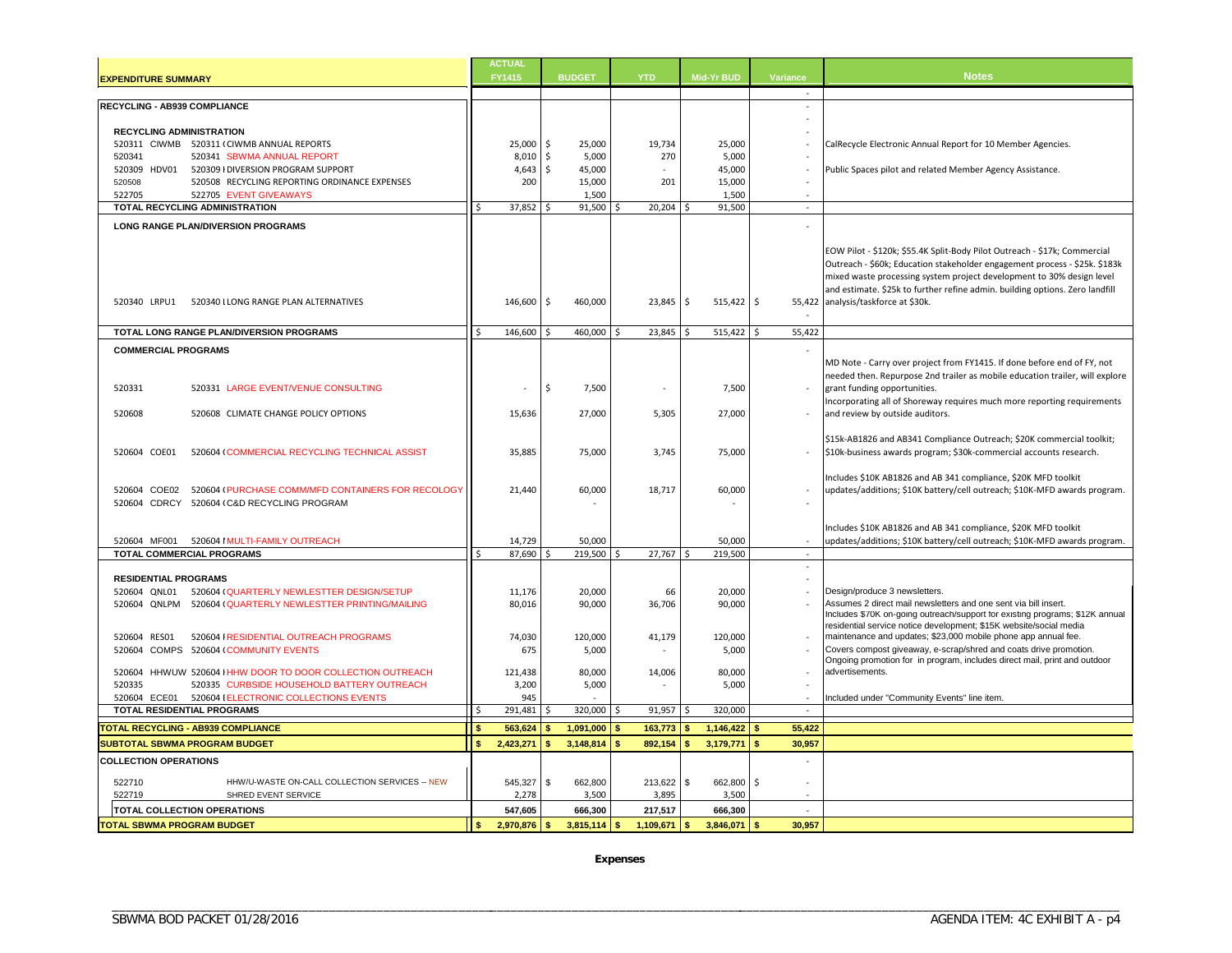|                                                                       |                                                  |       | <b>ACTUAL</b> |    |                 |    |            |    |                   |                          |                                                                                                       |
|-----------------------------------------------------------------------|--------------------------------------------------|-------|---------------|----|-----------------|----|------------|----|-------------------|--------------------------|-------------------------------------------------------------------------------------------------------|
| <b>EXPENDITURE SUMMARY</b>                                            |                                                  |       | <b>FY1415</b> |    | <b>BUDGET</b>   |    | <b>YTD</b> |    | <b>Mid-Yr BUD</b> | Variance                 | <b>Notes</b>                                                                                          |
| <b>SHOREWAY OPERATIONS</b>                                            |                                                  |       |               |    |                 |    |            |    |                   |                          |                                                                                                       |
|                                                                       |                                                  |       |               |    |                 |    |            |    |                   |                          |                                                                                                       |
| 522712                                                                | <b>OPERATING CONTRACT - SBR</b>                  |       |               |    |                 |    |            |    |                   |                          | Mainly \$76.2K transport to fairfield, \$37.8K two tractors and two trailers, and                     |
|                                                                       |                                                  |       | 17.445.438    | \$ | 17.739.700      |    | 5.934.076  | S. | 17.888.761 S      | 149,061                  | \$35K disposing of batteries.<br>Higher volume of SW 5.9K, GW 1.7K, and C&D 1.7K for \$393.2K, higher |
|                                                                       |                                                  |       |               |    |                 |    |            |    |                   |                          | other disposals of \$109.5K, lower residue disposal paid by SBR for MRF and                           |
| 522713                                                                | <b>DISPOSAL</b>                                  |       | 14,059,470    |    | 14,472,300      |    | 4.341.464  |    | 14.981.653        |                          | 509,353 third party for \$14K                                                                         |
| 520710                                                                | <b>INSURANCE SHOREWAY</b>                        |       | 211.439       |    | 211.400         |    | 134.697    |    | 210.637           | (763)                    |                                                                                                       |
| 522714                                                                | SHOREWAY FACILITY COST                           |       | 154,939       |    | 175,000         |    | 29,974     |    | 175,000           |                          | Facility repair and maintenance projects not treated as "capital" projects.                           |
| 570300                                                                | SHOREWAY MAINTENANCE - New                       |       |               |    |                 |    |            |    |                   |                          | Budget for three special public events, school busing (\$19k), tour supplies,                         |
| 522718                                                                | 522718 EDUCATION CENTER OPERATIONS               |       | 42,315        |    | 60,000          |    | 16.445     |    | 60,000            | $\overline{\phantom{a}}$ | etc.                                                                                                  |
|                                                                       |                                                  |       |               |    |                 |    |            |    |                   |                          | Monthly maintenance charge for truck tipper that JPA owns and Republic operates at                    |
| 522716                                                                | 522716 MAINTENANCE - OX MTN TIPPER               |       | 30,021        |    | 36,000          |    | 4.348      |    | 36,000            | ٠                        | Ox. Mtn.                                                                                              |
|                                                                       |                                                  |       |               |    |                 |    |            |    |                   |                          | Unplanned MRF equipment repairs greater than \$10k are responsibility of                              |
| 520901                                                                | 520901 SHOREWAY MRF EQUIP. MAINTENANCE > \$10k   |       | 18,501        |    | 30,000          |    |            |    | 30,000            |                          | JPA.                                                                                                  |
| 520324                                                                | 520324 TAXES (SEWER) PROPERTY TAX                |       | 33,630        |    | 35,800          |    | 28,874     |    | 57.747            | 21,947                   | Sewage water has doubled up causing higher charge.                                                    |
| <b>TOTAL SHOREWAY OPERATIONS</b>                                      |                                                  | l S   | 31,995,754    | \$ | 32,760,200      | s. | 10.489.877 | s. | $33,439,798$ \$   | 679.598                  |                                                                                                       |
|                                                                       |                                                  |       |               |    |                 |    |            |    |                   |                          |                                                                                                       |
| <b>TOTAL OPERATING EXPENSES</b>                                       |                                                  | ∣ \$∶ | 34,966,630    | s. | $36,575,314$ \$ |    | 11,599,548 | s. | 37,285,869 \$     | 710.555                  |                                                                                                       |
| <b>NON-OPERATING EXPENSES</b>                                         |                                                  |       |               |    |                 |    |            |    |                   |                          |                                                                                                       |
|                                                                       | 521116 BONDR 521116 I DEBT SERVICE BOND INTEREST |       | 2.865.404     | \$ | 2.833.100 \$    |    | 475.894    | \$ | 2,833,100         |                          | Solid Waste Enterprise Revenue Bond interest payments.                                                |
|                                                                       |                                                  |       |               |    |                 |    |            |    |                   |                          | 5% franchise fee payments by JPA to City of San Carlos. Higher in line with                           |
| 522702                                                                | 522702 FRANCHISE FEE                             |       | 1,555,322     |    | 1,594,600       |    | 530,500    |    | 1,610,637         | 16,037 revenue.          |                                                                                                       |
| <b>NON-OPERATING EXPENSES</b>                                         |                                                  |       | 4420725.77    | £. | 4,427,700       |    | 1,006,394  |    | $4,443,737$ \$    | 16,037                   |                                                                                                       |
|                                                                       | <b>TOTAL SHOREWAY OPERATING EXPENSES</b>         |       | 36,416,480    |    | 37.187.900      | s  | 11,496,271 |    | 37.883.535        | 695.635                  |                                                                                                       |
| <b>TOTAL OPERATING EXPENSES (SBWMA Program + Shoreway Operations)</b> |                                                  |       | 39,387,356    | S. | 41,003,014      | s. | 12,605,942 | s. | 41,729,606 \$     | 726,592                  |                                                                                                       |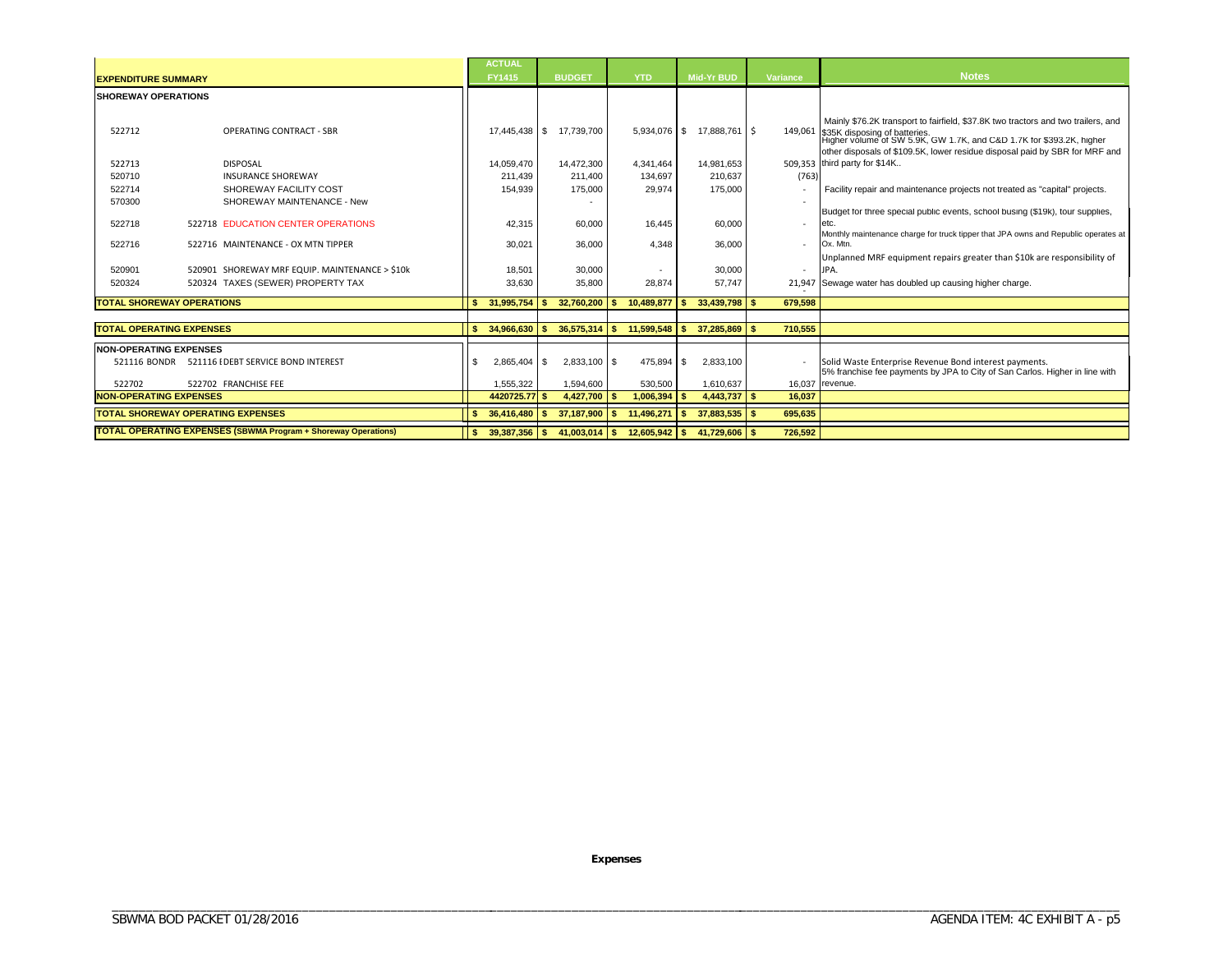|        |                            |                                                                        |                                                  | FY1516 BUDGET                                     |                                                        |                                  |                                  |                                  |                                  |
|--------|----------------------------|------------------------------------------------------------------------|--------------------------------------------------|---------------------------------------------------|--------------------------------------------------------|----------------------------------|----------------------------------|----------------------------------|----------------------------------|
|        |                            |                                                                        |                                                  |                                                   |                                                        | <b>CAPITAL PROJECTS</b>          |                                  |                                  |                                  |
|        | <b>PROJECT DESCRIPTION</b> |                                                                        | <b>ADOPTED</b><br><b>BUDGET</b><br><b>FY1415</b> | <b>PROPOSED</b><br><b>BUDGET</b><br><b>FY1516</b> | <b>MID YEAR</b><br><b>PROJECTIONS</b><br><b>FY1516</b> | <b>FORECAST</b><br><b>FY1617</b> | <b>FORECAST</b><br><b>FY1718</b> | <b>FORECAST</b><br><b>FY1819</b> | <b>FORECAST</b><br><b>FY1920</b> |
| 570300 | <b>SF044</b>               | Transfer Station (TS)Tipping floor resurfacing                         | 200,000                                          | 100,000                                           | 100,000                                                | 100,000                          | 100,000                          | 100,000                          | 100,000                          |
| 570300 | <b>SF045</b>               | Site paving repairs and restriping <sup>3</sup>                        |                                                  |                                                   |                                                        |                                  | 600,000                          |                                  | 1,400,000                        |
| 570300 | <b>SF047</b>               | Site signage                                                           | 40,000                                           |                                                   |                                                        |                                  |                                  |                                  |                                  |
| 570300 | <b>SF049</b>               | Truck shop building maintenance                                        | 20,000                                           | 20,000                                            | 20,000                                                 | 20,000                           | 20,000                           | 20,000                           | 20,000                           |
| 570300 | SF050                      | TS building maintenance                                                | 20,000                                           | 20,000                                            | 20,000                                                 | 20,000                           | 20,000                           | 20,000                           | 20,000                           |
| 570300 | SF051                      | MRF building maintenance                                               | 25,000                                           | 225,000                                           | 225,000                                                | 125,000                          | 125,000                          | 125,000                          | 125,000                          |
| 570300 | SF052                      | Admin building maintenance                                             | 40,000                                           | 20,000                                            | 20,000                                                 | 115,000                          | 40,000                           | 40,000                           | 40,000                           |
| 570300 | SF053                      | Site maintenance                                                       | 25,000                                           | 65,000                                            | 65,000                                                 | 30,000                           | 30,000                           | 30,000                           | 30,000                           |
| 570300 | SF055                      | Fire suppression                                                       |                                                  | 15,000                                            | 15,000                                                 |                                  | 15,000                           |                                  |                                  |
| 570300 | SF056                      | Repairs to landfill tipper                                             | 70,000                                           | 15,000                                            | 15,000                                                 | 15,000                           | 15,000                           | 15,000                           | 15,000                           |
| 570300 | SF060                      | Education center exhibits                                              | 15,000                                           |                                                   |                                                        |                                  | 15,000                           |                                  |                                  |
| 570300 | <b>SF061</b>               | MRF tip area canopy                                                    | 450,000                                          | 450,000                                           | 450,000                                                |                                  |                                  |                                  |                                  |
| 570300 | <b>SF062</b>               | Electric charging station                                              | 20,000                                           |                                                   |                                                        |                                  | 15,000                           |                                  |                                  |
| 570300 | <b>SF063</b>               | Replace diesel fuel storage and dist. System <sup>3</sup>              |                                                  |                                                   |                                                        |                                  |                                  |                                  | 275,000                          |
|        | <b>SF066</b>               | CNG fueling station $1, 3$                                             |                                                  |                                                   |                                                        |                                  |                                  |                                  | 1,312,500                        |
| 570300 | <b>SF064</b>               | Energy storage system                                                  |                                                  |                                                   |                                                        |                                  |                                  |                                  |                                  |
| 570300 | <b>SF065</b>               | Baler reline                                                           |                                                  |                                                   |                                                        |                                  | 120,000                          |                                  |                                  |
| 570300 | new                        | Mixed waste processing equipment <sup>3</sup>                          |                                                  |                                                   |                                                        |                                  | 10,984,400                       |                                  |                                  |
|        | new                        | Transfer Station building improvements <sup>3</sup>                    |                                                  |                                                   |                                                        | 2,532,200                        |                                  |                                  |                                  |
|        | new                        | LED Lighting retrofit <sup>3</sup>                                     |                                                  | 274,000                                           | 274,000                                                |                                  |                                  |                                  |                                  |
|        | new                        | MRF equipment replacement <sup>2</sup>                                 |                                                  | 113,750                                           | 113,750                                                | 207,500                          | 407,500                          | 199,167                          | 472,917                          |
| 520321 | SF013                      | PROGRAM CONTINGENCY                                                    |                                                  |                                                   |                                                        |                                  |                                  |                                  |                                  |
|        |                            | SUBTOTAL CAPITAL PROJECTS:                                             | 925,000                                          | 1,317,750                                         | 1,317,750                                              | 3,164,700                        | 12,506,900                       | 549,167                          | 3,810,417                        |
|        |                            | \$1,209,283 available in Shoreway Remediation fund to help cover capx. |                                                  |                                                   |                                                        |                                  |                                  |                                  |                                  |
|        |                            | Equipment Replacement cash reserve funds will cover these expenses.    |                                                  |                                                   |                                                        |                                  |                                  |                                  |                                  |
|        |                            | 2015 Long Range Plan recommended projects.                             |                                                  |                                                   |                                                        |                                  |                                  |                                  |                                  |

**CAPITAL**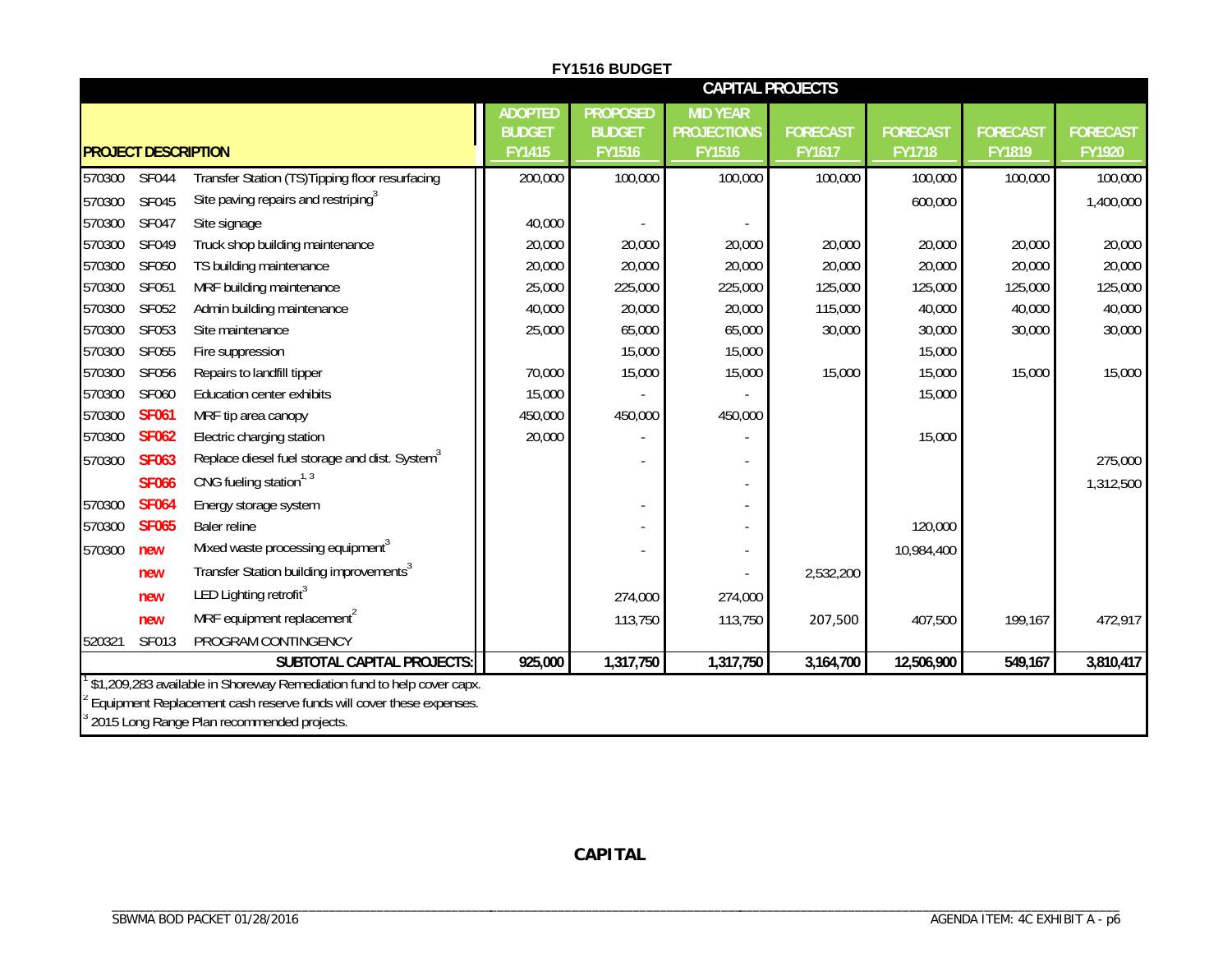

# **STAFF REPORT**

**To: SBWMA Board Members From: Bill Widmer, Chair Date: January 28, 2016 Board of Directors Meeting Subject: Consideration And Approval Of Resolution Authorizing Contract For The Recruitment Of Executive Director Or, In The Alternative, Provide Board Direction On How To Proceed With This Recruitment** 

# **Recommendation**

It is recommended that the SBWMA Board of Directors approve Resolution No. 2016-04 attached hereto authorizing a contract with The Bob Murray Group in an amount not to exceed \$25,000 to conduct the recruitment for an Executive Director or provide alternate direction to staff on how to proceed.

# **Summary**

As directed by the Board, Chair Bill Widmer contacted a number of executive recruitment firms and the County to conduct the recruitment for a new Executive Director. He now recommends to the Board that the Board approve, by Resolution, a contract with The Bob Murray Group in the amount of \$25,000 to assist with/conduct the recruitment or alternative direction be given to staff on how to proceed with this recruitment.

# **Background/Analysis**

Late last year, Kevin McCarthy, Executive Director, gave notice to the Board that he was resigning from that positive effective December 31, 2015. In response, the Board directed the Chair to contact leading executive recruiting firms in the Bay Area to determine if they would be interested in participating in the search for the Executive Director.

The Chair contacted four organizations:

 The Peckham Group Avery and Associates The Bob Murray Group Ralph Anderson & Associates

The Peckham Group indicated no interest due to an overabundance of other searches already committed to. They recommended The Bob Murray Group.

Ralph Anderson & Associates did not respond with a proposal following a discussion on the project.

Avery and Associates and The Bob Murray Group indicated interest. Both have worked in this area before and conducted a number of executive level recruitments.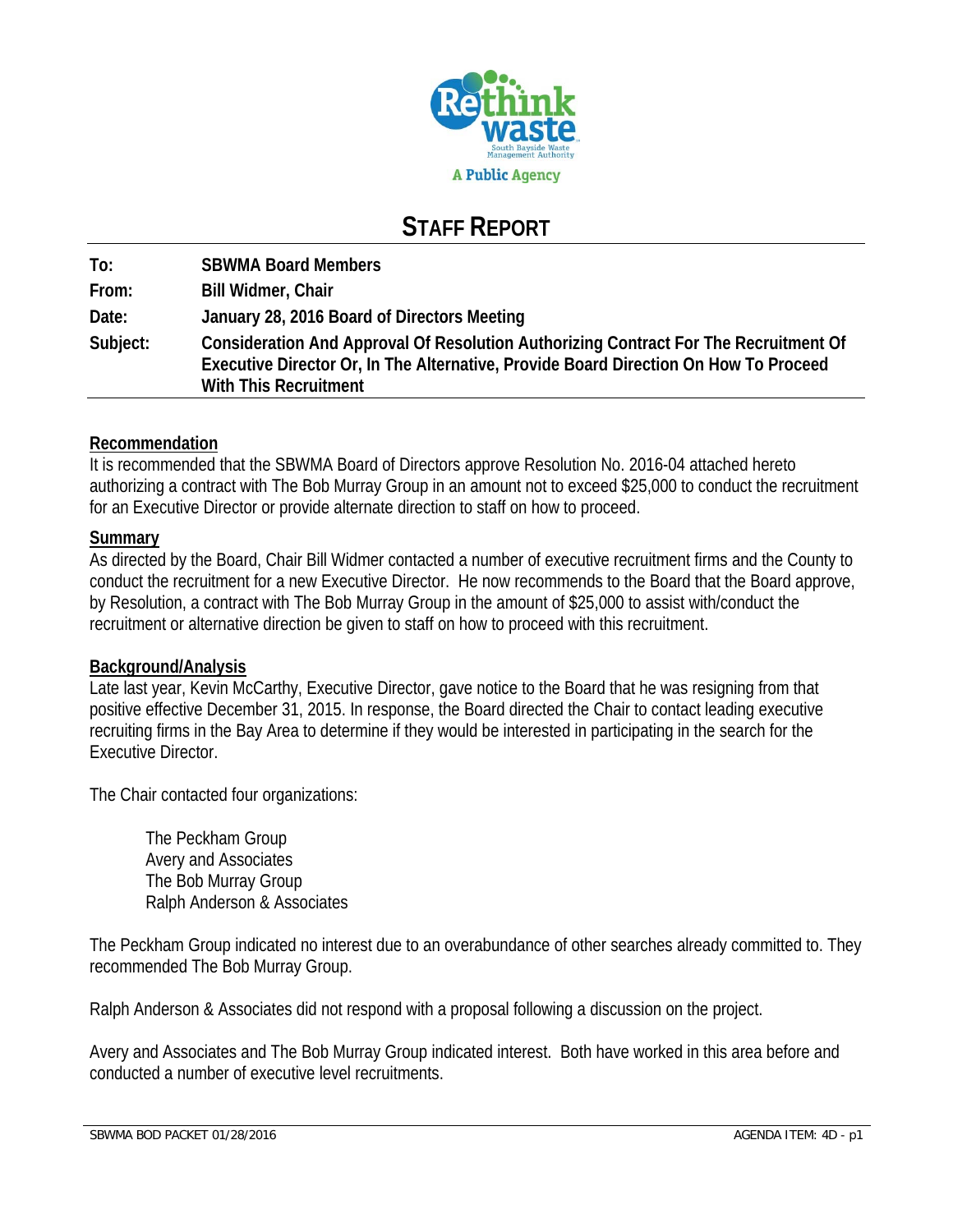The Bob Murray Group was recommended as they are familiar with SBWMA, as they conducted the search for the past Executive Director. They proposed to work to the Board's timetable vs adhere to a more traditional timetable to present target candidates to the committee/Board. Additionally the principle will personally lead the activity, and their rate is within the competitive range of similar executive recruiters specializing in public entity searches. Additionally the unsolicited recommendation from The Peckham Group was similarly impressive.

The Bob Murray Group proposed a retainer of \$17,000 plus expenses such as advertisement and travel estimated to be \$4,000-6,000 (billed as actuals). They do a full background, credit and criminal search of the final candidates and internet evaluations on selected candidates.

Avery and Associates verbally proposed a slightly longer recruitment cycle and expressed the need to adhere to their formal timetable at a retainer of \$16,900 plus expenses estimated to be \$4-5K (also billed as actuals). Avery and Associates does the final background check on only the final candidate but internet checks on proposed candidates. A written/email bid has been requested but has not been received as of this writing.

Both firms work until a selection is made regardless of the iterations and will conduct a second search if the successful candidate is hired and leaves before 2 years. The firms advertise, interview, screen, do background and reference checking, make recommendations and participate in final interviews. They also participate in final negotiations as requested.

The firms were informed that the role was being viewed as a regional search but not limited to that; however, no house payment/loans or large relocation expenses was anticipated.

At the 18th meeting for the Based, Chair Widmer recommended that the Board authorize a contract with The Bob Murray Group in an amount not to exceed \$25,000 for recruitment of the Executive Director.

The Board considered this recommendation at its January 18, 2016 Special Board meeting. At that time, the Board deferred action on the item and requested that additional information be provided to the Board for consideration at this meeting. First, the Board requested that written proposals be obtained from recruiting firms. Chair Widmer has requested formal proposals from both The Bob Murray Group and Avery and Associates. As mentioned above, as of the date of this report, only The Bob Murray Group has responded. Their proposal is attached. Due to the accelerated time frame requested, they have revised their proposal to provide for a fee of \$17,500, plus expenses of \$6,900, for a total contract cost of \$24,400.

Second, Board Member Slocum advised during the January 18, 2016 meeting that the County of San Mateo might be able to assist the Authority in the recruitment process at no charge. The Board requested that the Chair follow up with the County to determine whether there was an interest in conducting the search, the scope of services it would provide and the cost. Chair Widmer has spoken to a representative from the County of San Mateo, Ms. Donna Vaillancourt and was provided the following information:

The County will, for approximately \$2,500 (based on anticipated staff time) take the job specification and develop advertisements and recommend placements. The County will collect the submitted resumes and do a brief screen eliminating those not meeting required criteria. They will then pass the remaining resumes on to the Board or committee for further assessment-refining the candidate pool through resume reviews and preliminary interviews and reference checks. The cost of any advertisements will be additive to the fee, as is the case with the private recruiters. Additionally arrangements and costs for any candidate travel for interviews will also be to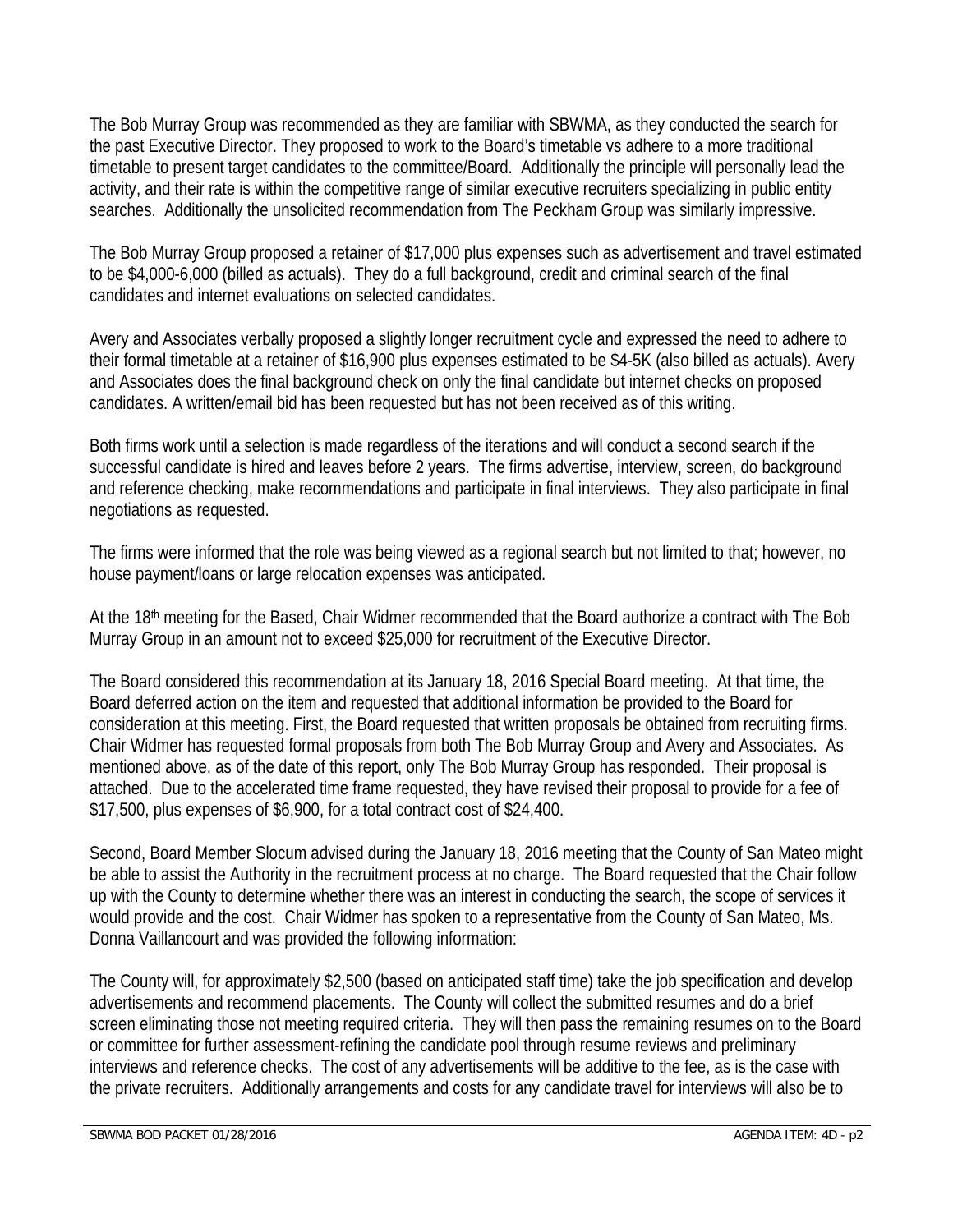the expense of the Board and as such should be anticipated to be in the \$4-5K range. As such the cost is lower (not free) but the burden of screening and preliminary interviews and reference checking is on the Board.

The Chair will discuss these alternatives and present any additional information received from the two private search firms or the County at the meeting on the 28<sup>th</sup>. However in light of the above, the Chair, as of packet release, recommends an engagement with the Bob Murray Group for reasons stated above and in light of the extra time requirements that would be placed on the search team and Board in utilizing the County's services. The Chair is sensitive to the time requirements of each Board member while also understanding the urgency to find and hire a quality Executive Director as soon as possible (hopefully within 3 months).

The Board may, however chose any alternative search mechanism however, the Chair urges a decision to initiate the search activity. NOTE: the Resolution will be filled in following Board Discussion.

# **Fiscal Impact**

A recruiting fee inclusive of anticipated advertising and candidate travel costs of up to \$25,000 will be included in the mid-year budget amendment for this contract.

*Attachments:*  Resolution 2016-04

Attachment A - Proposal from The Bob Murray Group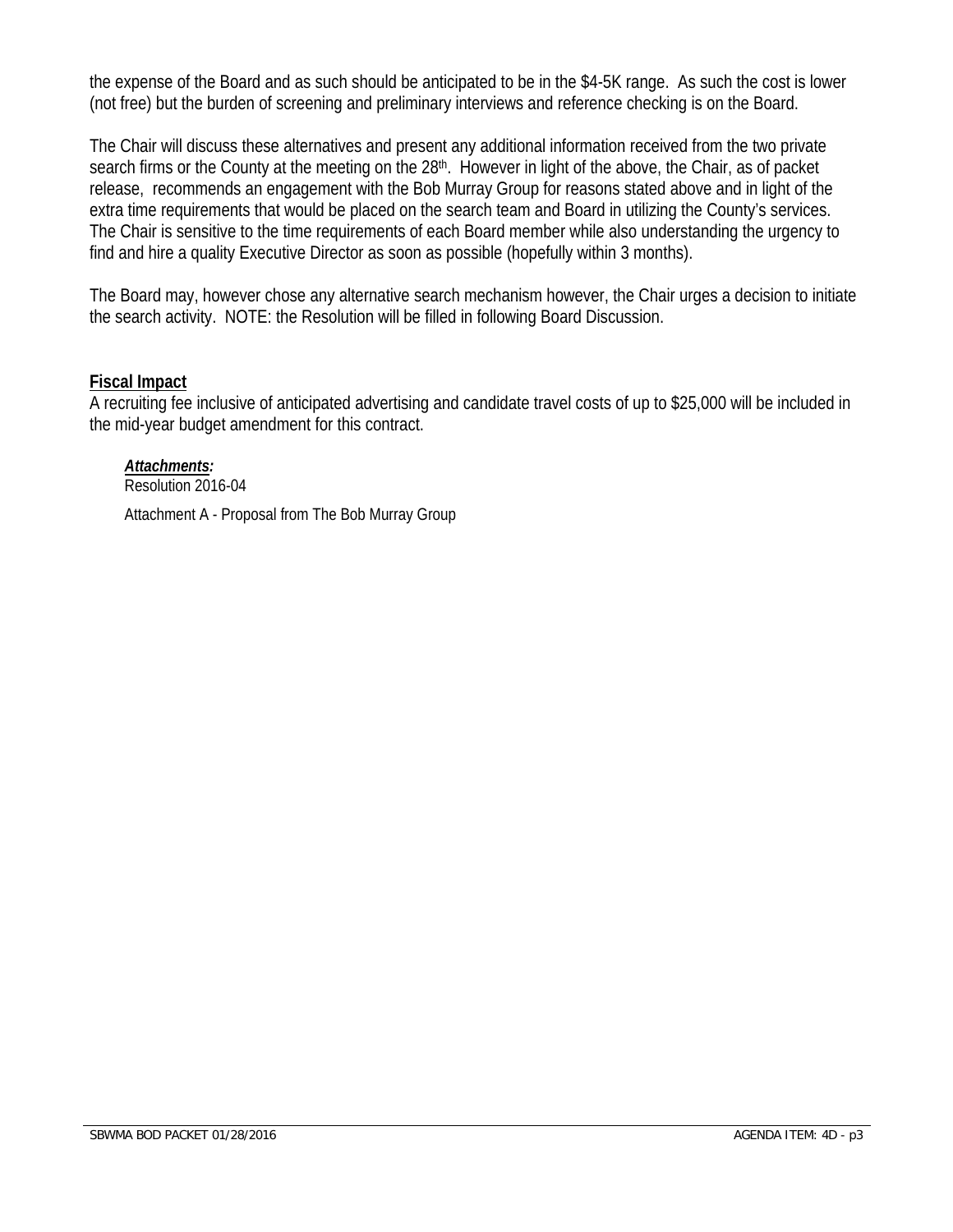

# **RESOLUTION NO. 2016-04**

# **RESOLUTION OF THE SOUTH BAYSIDE WASTE MANAGEMENT AUTHORITY BOARD OF DIRECTORS**

**WHEREAS**, in November 2015, the Chair of the Board of Directors was authorized to contact leading executive recruiting firms in the Bay Area to determine if they would be interested in participating in the search for a new Executive Director; and

**WHEREAS**, the Chair contacted the following five organizations:

 The Peckham Group Avery and Associates The Bob Murray Group Ralph Anderson & Associates San Mateo County; and

**WHEREAS**, the Board of Directors has reviewed information provided regarding these firms and the County of San Mateo, consulted and agrees with Chair Widmer's recommendation that the Board authorize a contract with \_\_\_\_\_\_\_\_\_\_\_\_\_\_\_\_\_\_\_\_\_\_\_\_\_\_\_\_\_\_ in an amount not to exceed \$\_\_\_\_\_\_\_\_\_\_\_\_\_ for recruitment of the Executive Director.

**NOW, THEREFORE BE IT RESOLVED** that the South Bayside Waste Management Authority hereby authorizes the Interim Executive Director to enter into a contract with **Executive in an amount not to** exceed \$ to assist in our search for a new Executive Director.

 **PASSED AND ADOPTED** by the Board of Directors of the South Bayside Waste Management Authority, County of San Mateo, State of California on the 28<sup>th</sup> day of January, 2016, by the following vote:

| Agency             | Yes | No | Abstain | Absent | Agency                 | Yes | No | Abstain | Absent |
|--------------------|-----|----|---------|--------|------------------------|-----|----|---------|--------|
| Atherton           |     |    |         |        | Menlo Park             |     |    |         |        |
| Belmont            |     |    |         |        | Redwood City           |     |    |         |        |
| Burlingame         |     |    |         |        | San Carlos             |     |    |         |        |
| East Palo Alto     |     |    |         |        | San Mateo              |     |    |         |        |
| <b>Foster City</b> |     |    |         |        | County of San Mateo    |     |    |         |        |
| Hillsborough       |     |    |         |        | West Bay Sanitary Dist |     |    |         |        |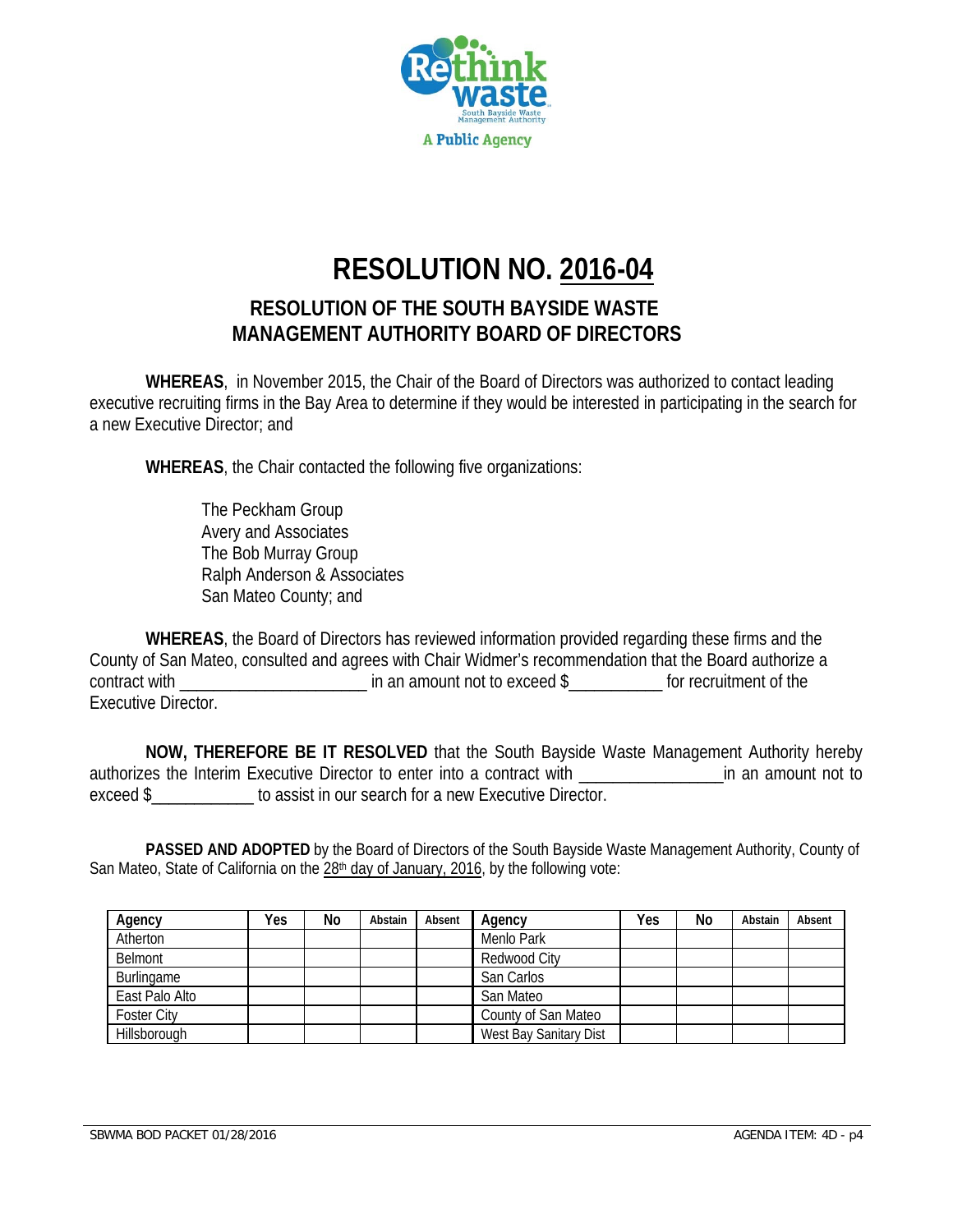I HEREBY CERTIFY that the foregoing Resolution No. 2016-04 was duly and regularly adopted at a regular meeting of the South Bayside Waste Management Authority on January 28, 2016.

 $\overline{\phantom{a}}$  , and the contract of the contract of the contract of the contract of the contract of the contract of the contract of the contract of the contract of the contract of the contract of the contract of the contrac ATTEST: **Bill Widmer, Chairperson of SBWMA** 

Cyndi Urman, Board Secretary

\_\_\_\_\_\_\_\_\_\_\_\_\_\_\_\_\_\_\_\_\_\_\_\_\_\_\_\_\_\_\_\_\_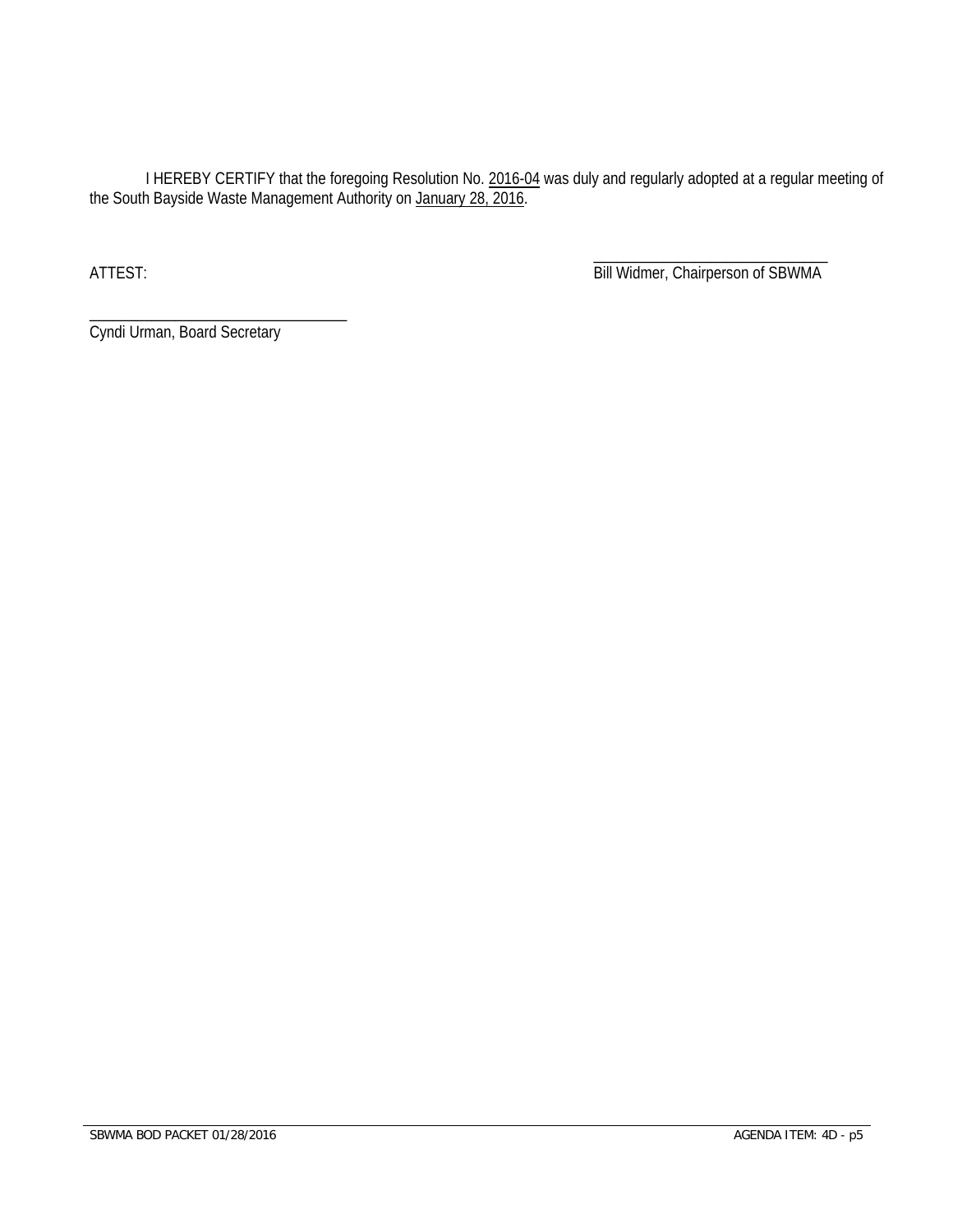

# **A PROPOSAL TO CONDUCT AN EXECUTIVE**

# **RECRUITMENT FOR A**

# **Executive Director**

# **ON BEHALF OF THE**

# **South Bayside Waste Management Authority**

1677 Eureka Road, Suite 202 Roseville, CA 95661 (916) 784-9080 (916) 784-1985 fax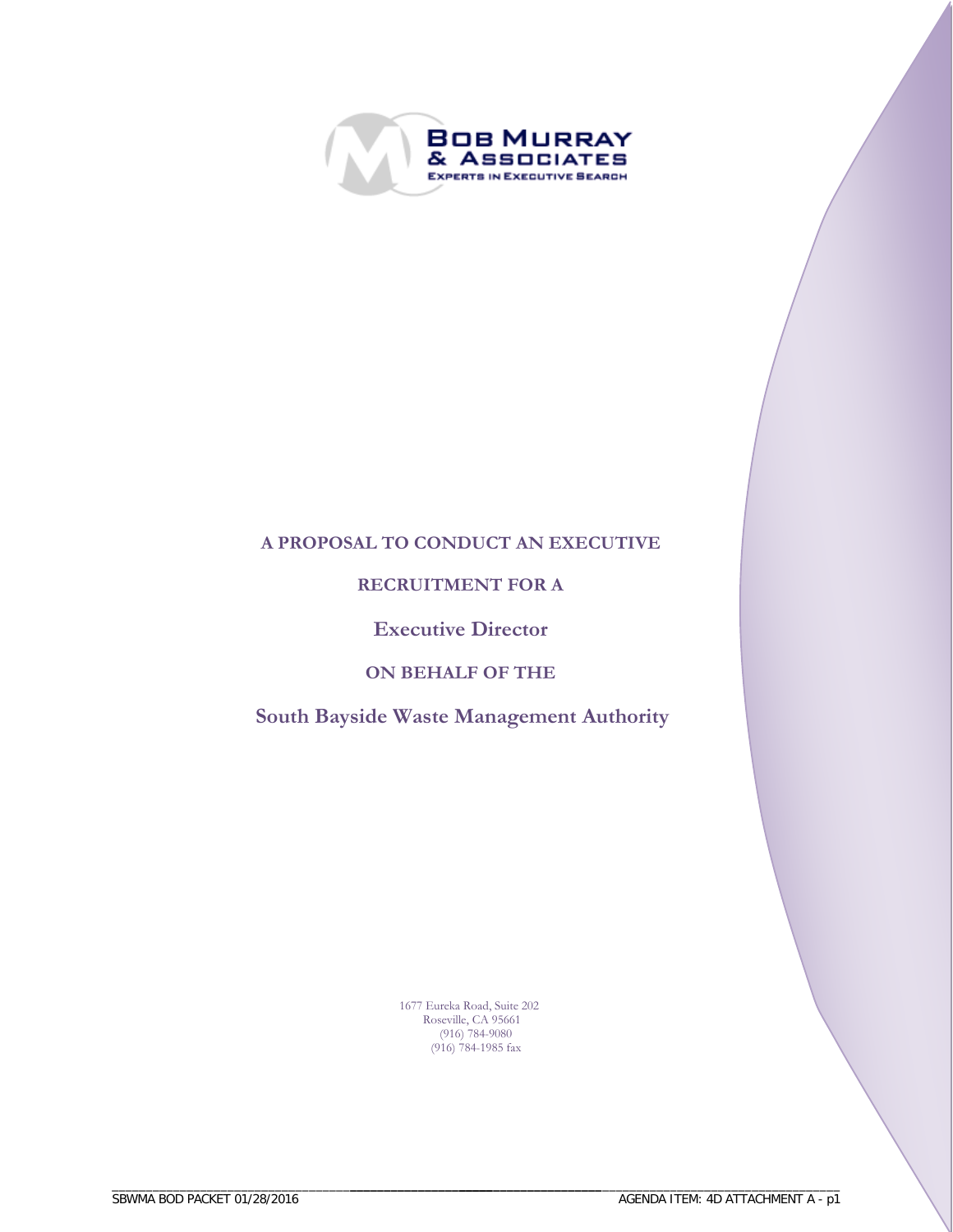January 21, 2016

Mr. Bill Widmer, Board Chair and Members of the Board of Directors South Bayside Waste Management Authority 610 Elm Street, Suite 202 San Carlos, CA 94070

Dear Mr. Widmer and Board Members:

Thank you for inviting Bob Murray & Associates to submit a proposal to conduct the Executive Director recruitment for the South Bayside Waste Management Authority. The following proposal details our qualifications and describes our process of identifying, recruiting and screening outstanding candidates on your behalf. It also includes a proposed budget, timeline, guarantee, and sample recruitment brochure.

At Bob Murray & Associates, we pride ourselves on providing quality service to local governments. We have created a recruitment process that combines our ability to help you to determine the direction of the search and the types of candidates you seek with our experience recruiting outstanding candidates who are not necessarily looking for a job. Our proven expertise ensures that the candidates we present for your consideration will match the criteria you have established and will be outstanding in their field.

With respect to the Executive Director recruitment, Bob Murray & Associates offers the following expertise:

 $\rightarrow$  Our firm has an unmatched record of success in recruiting local government professionals. We have conducted numerous Executive Director searches on behalf of large and small agencies throughout the Western United States. We are currently conducting the Executive Director recruitment on behalf of the California Agricultural Commissioners and Sealers Association. We have recently completed Executive Director searches on behalf of the California Fire and Rescue Training Authority, CA; the Housing Authority of the City of Madera, CA; the Housing Authority of the County of San Joaquin, CA; PATH Ventures, CA; San Bernardino Associated Governments, CA; and on behalf of the Pima Association of Governments and Regional Transit Authority, AZ; the Executive Officer for Cooperative Agricultural Support Services Authority, CA; as well as the CEO/Executive Director recruitment on behalf of Home Forward, OR. In the past three years, we have conducted Executive Director recruitments on behalf of the Early Learning Coalition of Broward County, Inc. (CEO); El Paso Water Utilities-Public Service Board (President/CEO); Florida Public Transportation Association (FPTA); Housing Authority of the City of Austin; Broward County, Port Everglades (Chief Executive/Port Director); Rochester-Genesee Regional Transportation Authority; SOS Children's Villages – Florida (CEO); Children's Board of

\_\_\_\_\_\_\_\_\_\_\_\_\_\_\_\_\_\_\_\_\_\_\_\_\_\_\_\_\_\_\_\_\_\_\_\_\_\_\_\_\_\_\_\_\_\_\_\_\_\_\_\_\_\_\_\_

\_\_\_\_\_\_\_\_\_\_\_\_\_\_\_\_\_\_\_\_\_\_\_\_\_\_\_\_\_\_\_\_\_\_\_\_\_ \_\_\_\_\_\_\_\_\_\_\_\_\_\_\_\_\_\_\_\_\_\_\_\_\_\_\_\_\_\_\_\_\_\_\_\_\_\_\_\_\_\_\_\_\_\_\_\_\_\_\_\_\_\_\_\_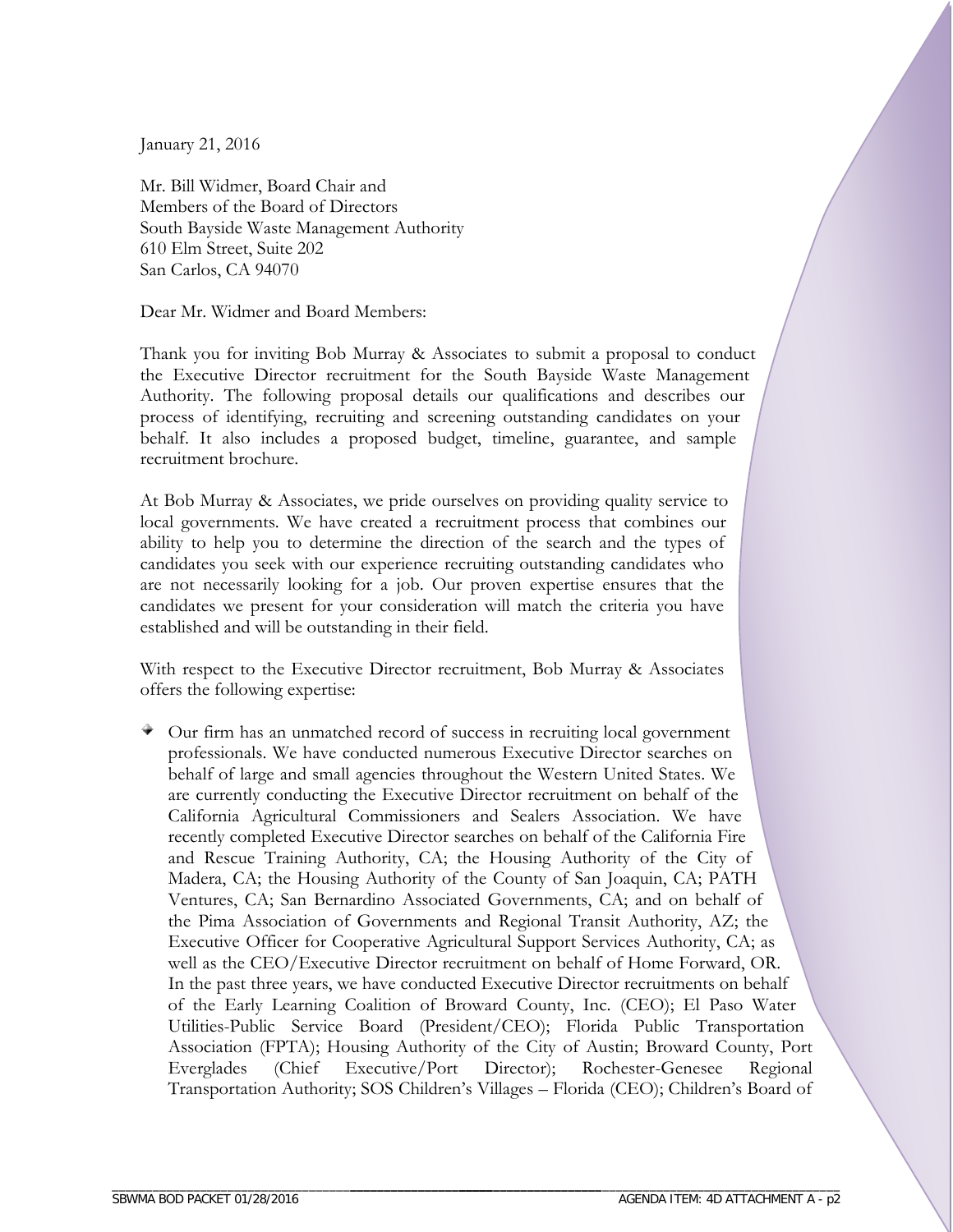Hillsborough County; Louisiana Housing Corporation; San Francisco Estuary Institute; and the Southern California Association of Governments (Deputy Executive Director). As a result of having conducted these searches, we have an extensive number of contacts that will be valuable when recruiting candidates.

Bob Murray & Associates has conducted numerous searches for upper level management professionals in the field of waste management and recycling. We recently completed the General Manger recruitment on behalf of the Monterey Regional Waste Management District, CA. Our previous experience includes conducting recruitments on behalf of the Big Bear City Community Services District (General Manager), Salinas Valley Solid Waste Authority (General Manager), and the West Contra Costa Integrated Waste Management District (Executive Director). Our previous search experience in the field of waste management includes conducting recruitments on behalf of the Central Contra Costa Solid Waste Authority (Executive Director), Monterey Regional Waste Management District (General Manager), and also the California cities of Morro Bay (Public Services Director), Palo Alto (Director of Utilities), and San Jose (Deputy Director of Waste Management). Our extensive network of contacts will ensure that you have a quality group of candidates from which to choose your new Executive Director.

A significant portion of our process focuses on conducting thorough and confidential background investigations of the top 2-3 candidates to ensure that nothing about them is left undiscovered. We have candid discussions with references who have insight into the candidate's experience, style and ethics; conduct a search of newspaper articles; and run credit, criminal and civil records reports. This ensures that the chosen candidate will not only be an excellent fit with the South Bayside Waste Management Authority, but also that the selected candidate will reflect positively upon your organization.

To learn first hand of the quality of our service and our recruitment successes, we invite you to contact the references listed on page 10 of the attached proposal.

We look forward to your favorable consideration of our qualifications. Please do not hesitate to contact us at (916) 784-9080 should you have any questions.

Sincerely, Valerie Haeta Phillys

Valerie Gaeta Phillips President Bob Murray & Associates

\_\_\_\_\_\_\_\_\_\_\_\_\_\_\_\_\_\_\_\_\_\_\_\_\_\_\_\_\_\_\_\_\_\_\_\_\_\_\_\_\_\_\_\_\_\_\_\_\_\_\_\_\_\_\_\_

\_\_\_\_\_\_\_\_\_\_\_\_\_\_\_\_\_\_\_\_\_\_\_\_\_\_\_\_\_\_\_\_\_\_\_\_\_ \_\_\_\_\_\_\_\_\_\_\_\_\_\_\_\_\_\_\_\_\_\_\_\_\_\_\_\_\_\_\_\_\_\_\_\_\_\_\_\_\_\_\_\_\_\_\_\_\_\_\_\_\_\_\_\_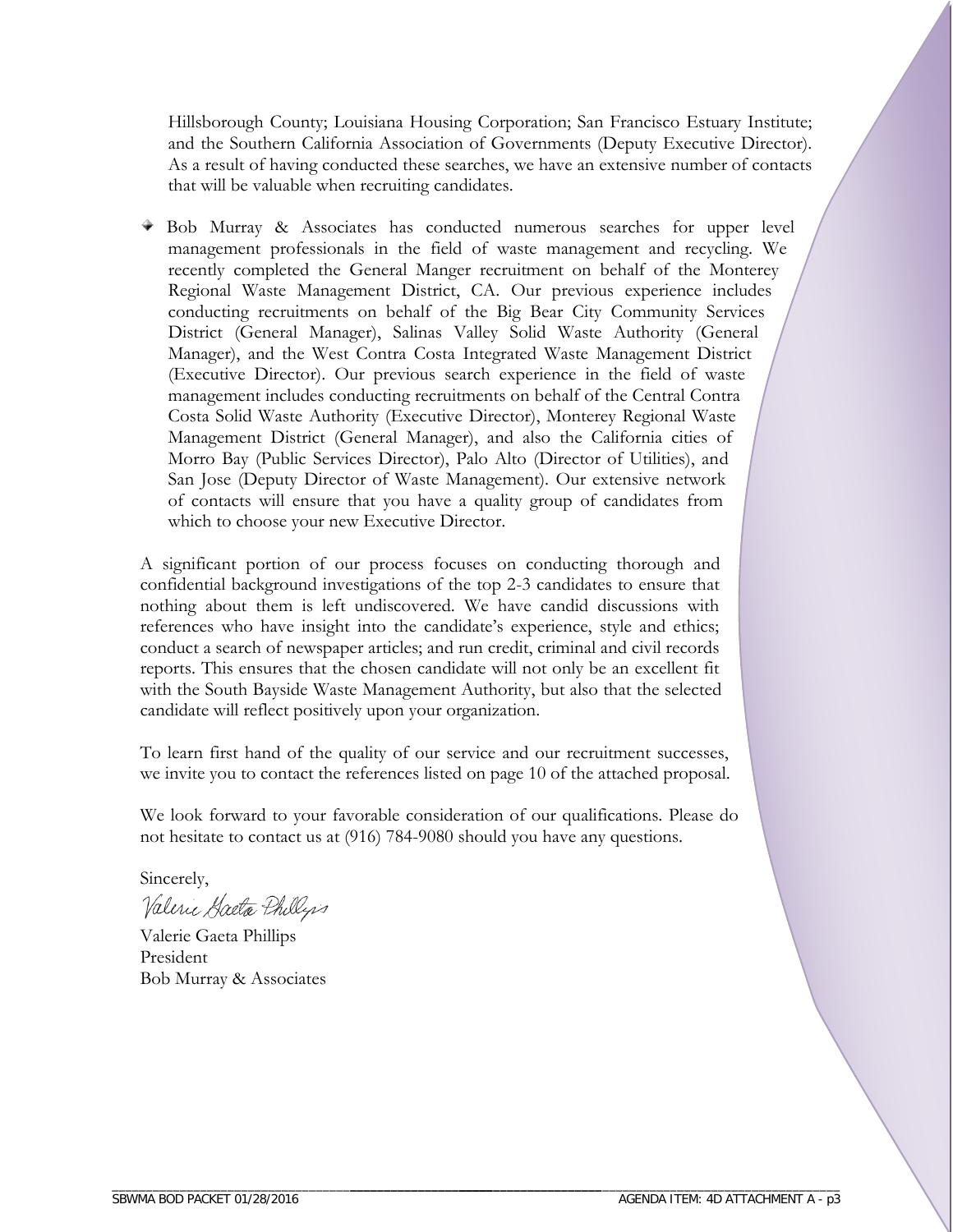# **TABLE OF CONTENTS**

| STEP 2 ADVERTISING CAMPAIGN AND RECRUITMENT BROCHURE 2 |
|--------------------------------------------------------|
|                                                        |
|                                                        |
|                                                        |
|                                                        |
|                                                        |
|                                                        |
| STEP 9 BACKGROUND CHECKS / DETAILED REFERENCE CHECKS4  |
|                                                        |
|                                                        |
|                                                        |
|                                                        |
|                                                        |
|                                                        |
| PROFESSIONAL QUALIFICATIONS  6                         |
|                                                        |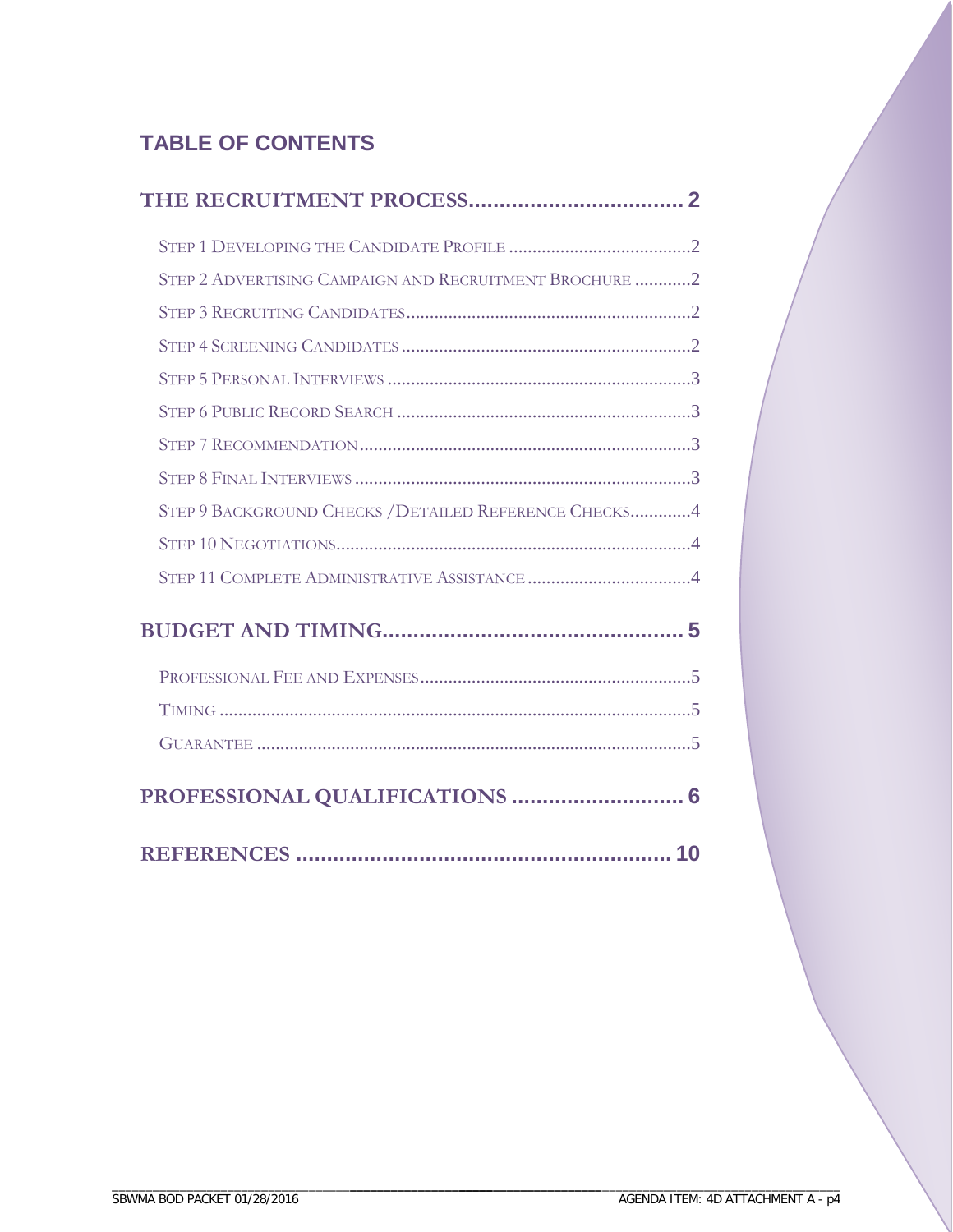# **THE RECRUITMENT PROCESS**

Bob Murray & Associates' unique and client oriented approach to executive search will ensure that the South Bayside Waste Management Authority has quality candidates from which to select the new Executive Director. Outlined below are the key steps in our recruitment process.

## **STEP 1 DEVELOPING THE CANDIDATE PROFILE**

Our understanding of the South Bayside Waste Management Authority's needs will be key to a successful search. We will work with the Board of Directors to learn as much as possible about the organization's expectations for a new Executive Director. We want to learn the values and culture of the organization, as well as understand the current issues, challenges and opportunities that face the South Bayside Waste Management Authority. We also want to know the Board's expectations regarding the knowledge, skills and abilities sought in the ideal candidate and will work with the Agency to identify expectations regarding education and experience. Additionally, we want to discuss expectations regarding compensation and other items necessary to complete the successful appointment of the ideal candidate. The profile we develop together at this stage will drive subsequent recruitment efforts.

## **STEP 2 ADVERTISING CAMPAIGN AND RECRUITMENT BROCHURE**

After gaining an understanding of the South Bayside Waste Management Authority's needs, we will design an effective advertising campaign appropriate for the Executive Director recruitment. We will focus on professional journals that are specifically suited to the Executive Director search. We will also develop a professional recruitment brochure on the Board's behalf that will discuss the community, organization, position and compensation in detail. Once completed, we will mail the profile to an extensive audience, making them aware of the exciting opportunity with the South Bayside Waste Management Authority.

# **STEP 3 RECRUITING CANDIDATES**

After cross-referencing the profile of the ideal candidate with our database and contacts in the field, we will conduct an aggressive outreach effort, including making personal calls to prospective applicants, designed to identify and recruit outstanding candidates. We recognize that the best candidate is often not looking for a new job and this is the person we actively seek to convince to become a candidate. Aggressively marketing the Executive Director position to prospective candidates will be essential to the success of the search.

#### **STEP 4 SCREENING CANDIDATES**

\_\_\_\_\_\_\_\_\_\_\_\_\_\_\_\_\_\_\_\_\_\_\_\_\_\_\_\_\_\_\_\_\_\_\_\_\_\_\_\_\_\_\_\_\_\_\_\_\_\_\_\_\_\_\_\_

Following the closing date for the recruitment, we will screen the resumes we have received. We will use the criteria established in our initial meetings as a basis upon which to narrow the field of candidates.

> South Bayside Waste Management Authority Page 2

\_\_\_\_\_\_\_\_\_\_\_\_\_\_\_\_\_\_\_\_\_\_\_\_\_\_\_\_\_\_\_\_\_\_\_\_\_ \_\_\_\_\_\_\_\_\_\_\_\_\_\_\_\_\_\_\_\_\_\_\_\_\_\_\_\_\_\_\_\_\_\_\_\_\_\_\_\_\_\_\_\_\_\_\_\_\_\_\_\_\_\_\_\_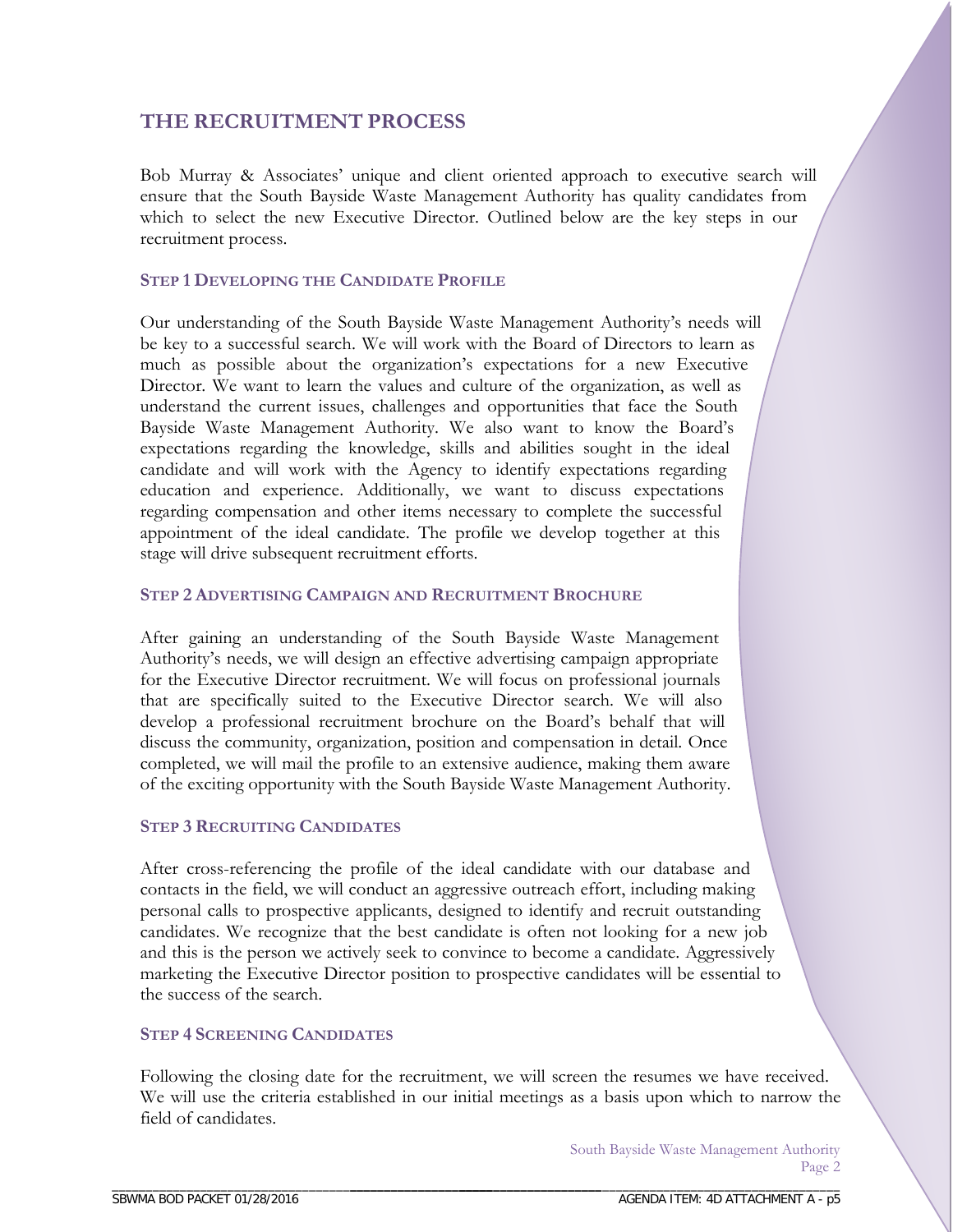#### **STEP 5 PERSONAL INTERVIEWS**

We will conduct personal interviews with the top 10 to 12 candidates with the goal of determining which candidates have the greatest potential to succeed in your organization. During the interviews we will explore each candidate's background and experience as it relates to the Executive Director position. In addition, we will discuss the candidate's motivation for applying for the position and make an assessment of his/her knowledge, skills and abilities. We will devote specific attention to establishing the likelihood of the candidate's acceptance of the position if an offer of employment is made.

#### **STEP 6 PUBLIC RECORD SEARCH**

Following the interviews, we will conduct a review of published articles for each recommended candidate. Various sources will be consulted including Lexis-Nexis<sup>™</sup>, a newspaper/magazine search engine, Google, and local papers for the communities in which the candidates have worked. This alerts us to any further detailed inquiries we may need to make at this time.

#### **STEP 7 RECOMMENDATION**

Based on the information gathered through meetings with your organization and personal interviews with candidates, we will recommend a limited number of candidates for your further consideration. We will prepare a detailed written report on each candidate that focuses on the results of our interviews and public record searches. We will make specific recommendations, but the final determination of those to be considered will be up to you.

#### **STEP 8 FINAL INTERVIEWS**

Our years of experience will be invaluable as we help you develop an interview process that objectively assesses the qualifications of each candidate. We will adopt an approach that fits your needs, whether it is a traditional interview, multiple interview panel or assessment center process. We will provide you with suggested interview questions and rating forms and will be present at the interview/assessment center to facilitate the process. Our expertise lies in facilitating the discussion that can bring about a consensus regarding the final candidates.

We will work closely with your staff to coordinate and schedule interviews and candidate travel. Our goal is to ensure that each candidate has a very positive experience, as the manner in which the entire process is conducted will have an effect on the candidates' perception of your organization.

> South Bayside Waste Management Authority Page 3

\_\_\_\_\_\_\_\_\_\_\_\_\_\_\_\_\_\_\_\_\_\_\_\_\_\_\_\_\_\_\_\_\_\_\_\_\_ \_\_\_\_\_\_\_\_\_\_\_\_\_\_\_\_\_\_\_\_\_\_\_\_\_\_\_\_\_\_\_\_\_\_\_\_\_\_\_\_\_\_\_\_\_\_\_\_\_\_\_\_\_\_\_\_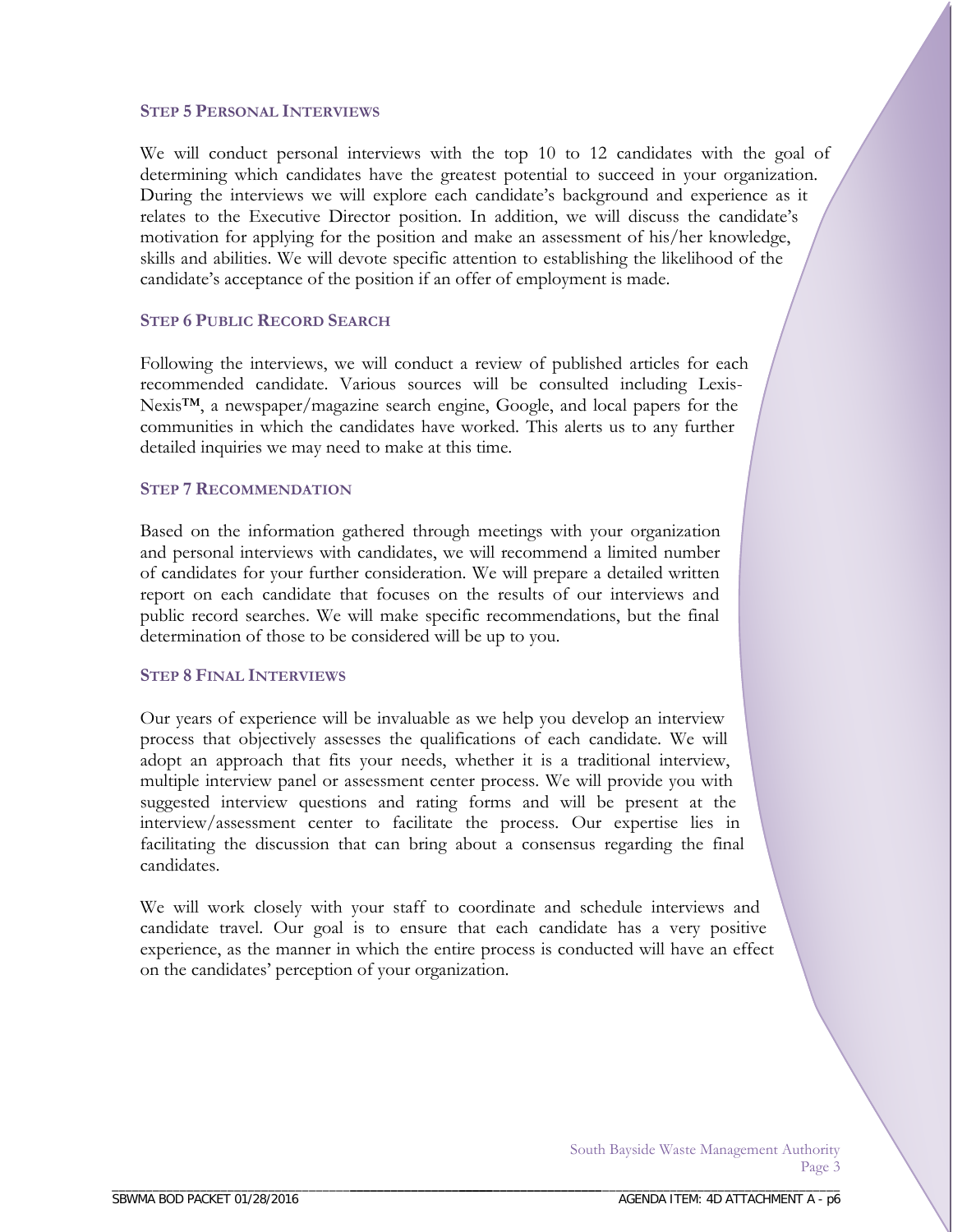# **STEP 9 BACKGROUND CHECKS /DETAILED REFERENCE CHECKS**

Based on final interviews we will conduct credit, criminal, civil litigation and motor vehicle record checks for the top one to three candidates. In addition, those candidates will be the subjects of detailed, confidential reference checks. In order to gain an accurate and honest appraisal of the candidates' strengths and weaknesses, we will talk candidly with people who have direct knowledge of their work and management style. We will ask candidates to forward the names of their supervisors, subordinates and peers for the past several years. Additionally, we make a point of speaking confidentially to individuals who we know have insight into a candidate's abilities, but who may not be on their preferred list of contacts. At this stage in the recruitment we will also verify candidates' degrees.

#### **STEP 10 NEGOTIATIONS**

We recognize the critical importance of successful negotiations and can serve as your representative during this process. We know what other organizations have done to put deals together with great candidates and will be available to advise you regarding current approaches to difficult issues such as housing and relocation. We will represent your interests and advise you regarding salary, benefits and employment agreements with the goal of putting together a deal that results in the appointment of your chosen candidate. Most often we can turn a very difficult aspect of the recruitment into one that is viewed positively by both you and the candidate.

#### **STEP 11 COMPLETE ADMINISTRATIVE ASSISTANCE**

Throughout the recruitment we will provide the Board of Directors with updates on the status of the search. We will also take care of all administrative details on your behalf. Candidates will receive personal letters advising them of their status at each critical point in the recruitment. In addition, we will respond to inquiries about the status of their candidacy within twenty-four hours. Every administrative detail will receive our attention. Often, candidates judge our clients based on how well these details are handled.

\_\_\_\_\_\_\_\_\_\_\_\_\_\_\_\_\_\_\_\_\_\_\_\_\_\_\_\_\_\_\_\_\_\_\_\_\_ \_\_\_\_\_\_\_\_\_\_\_\_\_\_\_\_\_\_\_\_\_\_\_\_\_\_\_\_\_\_\_\_\_\_\_\_\_\_\_\_\_\_\_\_\_\_\_\_\_\_\_\_\_\_\_\_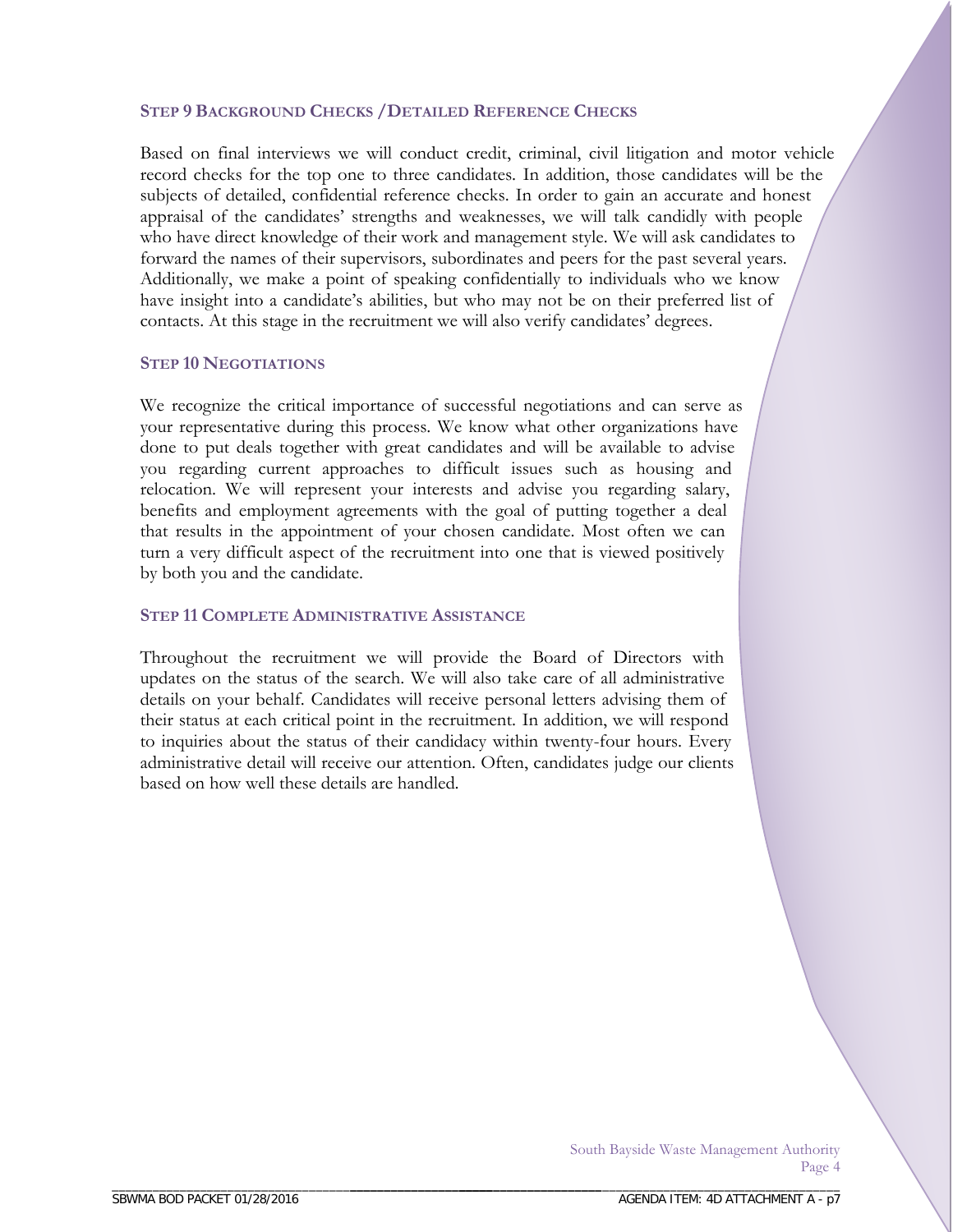# **BUDGET AND TIMING**

#### **PROFESSIONAL FEE AND EXPENSES**

The consulting fee for conducting the Executive Director recruitment on behalf of the South Bayside Waste Management Authority is \$17,500 plus expenses. Services provided for in the fee consist of all steps outlined in this proposal including three (3) days of meetings on site. The South Bayside Waste Management Authority will be responsible for reimbursing expenses Bob Murray & Associates incurs on your behalf. We estimate expenses for this project to be \$6,900. Reimbursable expenses include such items as the cost of recruiter travel; clerical support; brochure development; placement of ads; credit, criminal and civil background checks; education verification; and public records searches. Postage, printing, photocopying, and telephone charges are allocated costs and included in the expense estimate.

#### **TIMING**

We understand that the Board of Directors is interested in an accelerated timeline. We are willing to work with the board at the start of the search to develop a suitable timeline. We are prepared to start work on this assignment immediately.

#### **GUARANTEE**

We guarantee that should a recommended candidate selected for the position be terminated within the first year of employment we will conduct the search again at no cost (with the exception of expenses) to the South Bayside Waste Management Authority. We are confident in our ability to recruit outstanding candidates and do not expect the South Bayside Waste Management Authority to find it necessary to exercise this provision of our proposal.

> South Bayside Waste Management Authority Page 5

\_\_\_\_\_\_\_\_\_\_\_\_\_\_\_\_\_\_\_\_\_\_\_\_\_\_\_\_\_\_\_\_\_\_\_\_\_ \_\_\_\_\_\_\_\_\_\_\_\_\_\_\_\_\_\_\_\_\_\_\_\_\_\_\_\_\_\_\_\_\_\_\_\_\_\_\_\_\_\_\_\_\_\_\_\_\_\_\_\_\_\_\_\_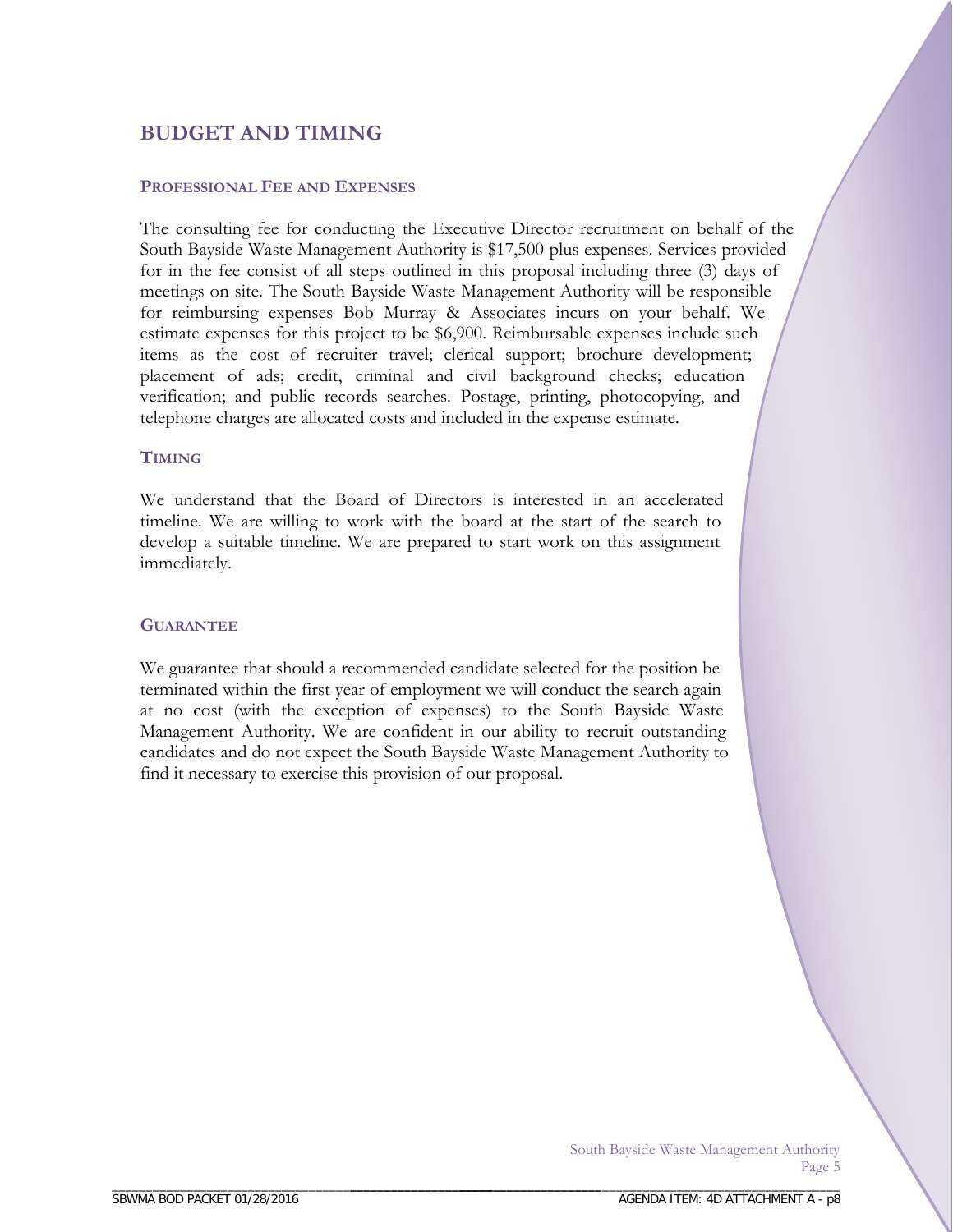# **PROFESSIONAL QUALIFICATIONS**

## **BOB MURRAY**, **FOUNDER**

Mr. Murray brings over 25 years experience as a recruiter. Mr. Murray is recognized as one of the nation's leading recruiters. He has conducted hundreds of searches for cities, counties, and special districts. He has been called on to conduct searches for some of the largest most complex organizations in the country and some of the smallest.

Mr. Murray has conducted searches for chief executives, department heads, professional and technical positions. Mr. Murray has taken the lead on the firm's most difficult assignments with great success. His clients have retained him again and again given the quality of his work and success in finding candidates for difficult to fill positions.

Prior to creating Bob Murray & Associates, Mr. Murray directed the search practice for the largest search company serving local government in the country. Mr. Murray has worked in local government and benefits from the knowledge of having led an organization. Prior to his career in executive search he served as the City Manager for the City of Olympia, Washington. He has also served as an Assistant City Manager and held positions in law enforcement.

Mr. Murray received his Bachelor of Science Degree in Criminology from the University of California at Berkeley with graduate studies in Public Administration at California State University at Hayward.

> South Bayside Waste Management Authority Page 6

\_\_\_\_\_\_\_\_\_\_\_\_\_\_\_\_\_\_\_\_\_\_\_\_\_\_\_\_\_\_\_\_\_\_\_\_\_ \_\_\_\_\_\_\_\_\_\_\_\_\_\_\_\_\_\_\_\_\_\_\_\_\_\_\_\_\_\_\_\_\_\_\_\_\_\_\_\_\_\_\_\_\_\_\_\_\_\_\_\_\_\_\_\_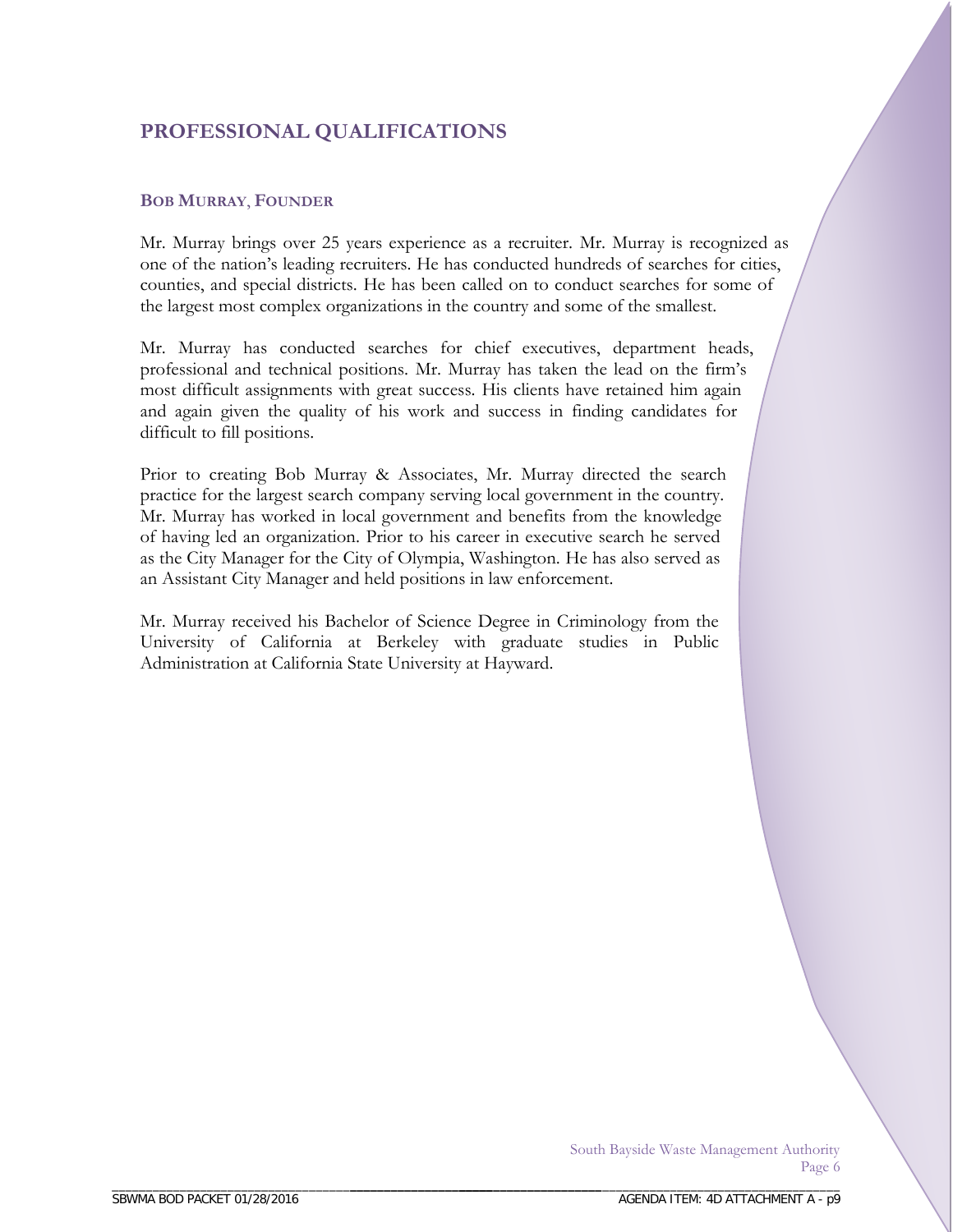## **VALERIE GAETA PHILLIPS, PRESIDENT**

Ms. Gaeta Phillips has over 15 years of recruiting experience, including more than a decade of recent experience in executive search for public, private, and startup companies nationwide. Ms. Gaeta Phillips has expertise in the full recruiting cycle, from process design and outreach through candidate assessment and selection. She has placed senior-level candidates in a variety of industries and fields, including Finance, Information Technology, and Engineering. Ms. Gaeta Phillips is valued for her passion for finding and retaining the most outstanding candidates for even the most difficult or untraditional assignments and for her commitment to her clients' success. Ms. Gaeta Phillips has a passion for helping people, evidenced by her fundraising and efforts to raise awareness for organizations such as Autism Speaks and the M.I.N.D. Institute.

## **GARY PHILLIPS, EXECUTIVE VICE PRESIDENT**

Mr. Phillips started his career with a New York based Fortune 100 company and quickly became a Senior Manager building and running a large customer service organization in New York and eventually in thirteen countries in Europe. He also served as a Director with a large Fortune 500 company and was responsible for developing and maintaining new and existing clients in Europe, Asia, and Australia. He then became Senior Vice President with a public enterprise software company. Some of his successes include building an organization from 2 to 250 people worldwide; acquiring 5 companies in two years; and growing a company from 800 to 1200 employees.

Mr. Phillips was part of an executive acquisition and recruiting team where he helped build a start-up enterprise software company in San Francisco. He recruited top notch talent, and built a world class organization. The company was eventually sold to a Fortune 500 software company.

Mr. Phillips has maintained customer relationships in the public sector, private sector, as well as medical, and financial institutions. He prides himself on finding key talent and offering the best customer service to his clients.

Mr. Phillips is involved in his community as a soccer coach and as an organizer of fundraisers for Autism Speaks in Sacramento. Mr. Phillips received his Associate of Science degree, as well as completed coursework at Rochester Institute of Technology, NY.

> South Bayside Waste Management Authority Page 7

\_\_\_\_\_\_\_\_\_\_\_\_\_\_\_\_\_\_\_\_\_\_\_\_\_\_\_\_\_\_\_\_\_\_\_\_\_ \_\_\_\_\_\_\_\_\_\_\_\_\_\_\_\_\_\_\_\_\_\_\_\_\_\_\_\_\_\_\_\_\_\_\_\_\_\_\_\_\_\_\_\_\_\_\_\_\_\_\_\_\_\_\_\_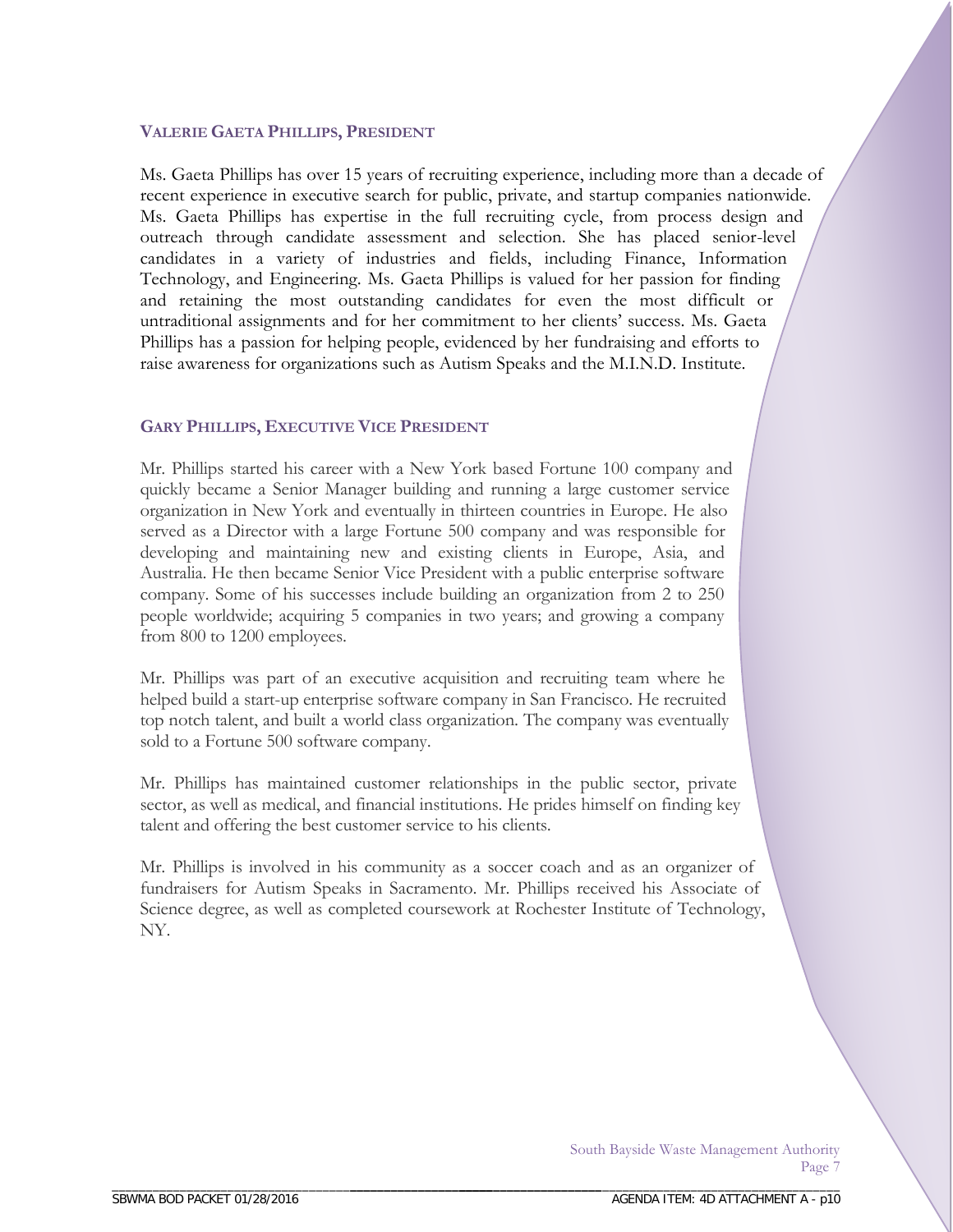# **REGAN WILLIAMS, SENIOR VICE PRESIDENT**

Mr. Williams brings 30 years of local government experience to Bob Murray & Associates. Most recently, he worked as a private consultant with Deloitte and Touche on various public sector assignments. Prior to that, he served as Director of Public Safety with the City of Sunnyvale, CA.

Mr. Williams was involved in the development of some of Sunnyvale's most innovative programs and has a national reputation for excellence in law enforcement. He has been responsible for numerous recruitments throughout his career. Clients find his insight and expertise in recruitment and selection a valuable asset.

Mr. Williams received his Bachelor of Science Degree in Administration of Justice from San Jose State University. He is also a graduate of the FBI National Academy.

# **JOEL BRYDEN, VICE PRESIDENT**

Mr. Bryden has over 30 years of local government experience that he brings to the firm, having recently retired as the Chief of Police in Walnut Creek, CA.

Throughout his career, Mr. Bryden has been involved in public sector consulting. He has vast experience in hiring and promotional processes, as well as interviewing candidates for advancement in all aspects of local government. Mr. Bryden has a solid reputation as a leader in the public sector, and clients find his ability to find and evaluate outstanding applicants invaluable.

Mr. Bryden is a graduate of the FBI National Academy and obtained his Bachelor of Arts degree in Communication from San Diego State University.

# **FRED FREEMAN, VICE PRESIDENT**

Mr. Freeman brings over 24 years of local government experience to Bob Murray & Associates, with 11 years in the recruitment field. Mr. Freeman is a retired Chief of Police and has served as an elected official in local government. He has vetted hundreds of local governmental officials in the pre-employment process and conducted recruitments for positions in all sectors of public agency employment.

In addition to his career in the law enforcement field, Mr. Freeman served as the Mayor and the Mayor Pro-Tem for the Los Alamitos City Council. Mr. Freeman has been a member of the Public Safety Policy Committee - California League of Cities; the Orange County Fire Authority Board of Directors; and the Orange Line Development Authority as the Vice-Chair. His unique perspective and experience, as both a member of executive city staff and as an elected official, provides exceptional results for our clients.

Mr. Freeman is a graduate of the FBI National Academy and received his Teaching Credential from the University of California Los Angeles.

> South Bayside Waste Management Authority Page 8

\_\_\_\_\_\_\_\_\_\_\_\_\_\_\_\_\_\_\_\_\_\_\_\_\_\_\_\_\_\_\_\_\_\_\_\_\_ \_\_\_\_\_\_\_\_\_\_\_\_\_\_\_\_\_\_\_\_\_\_\_\_\_\_\_\_\_\_\_\_\_\_\_\_\_\_\_\_\_\_\_\_\_\_\_\_\_\_\_\_\_\_\_\_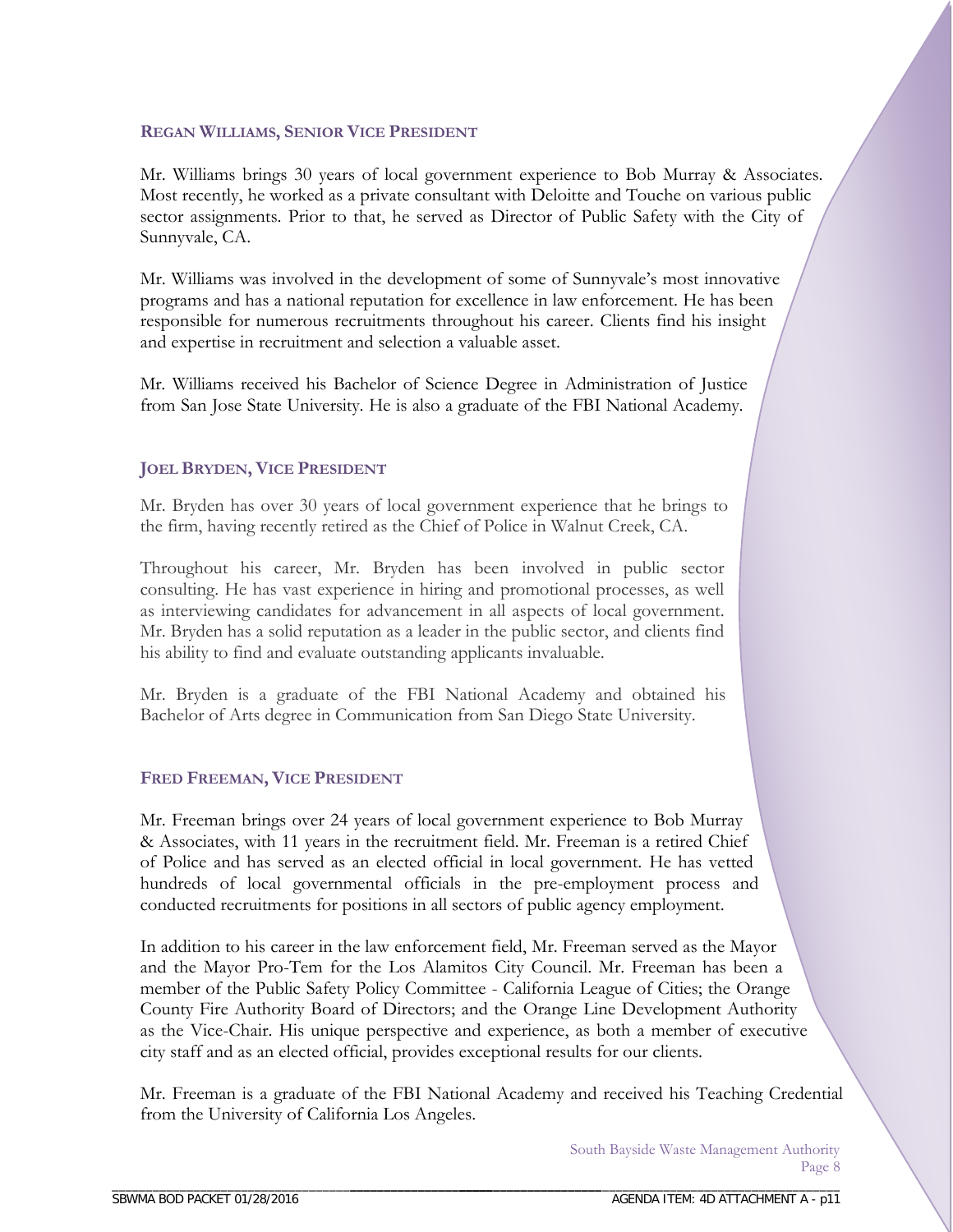#### **AMANDA URRUTIA-SANDERS, PRINCIPAL CONSULTANT**

As a consultant with Bob Murray & Associates, Ms. Urrutia-Sanders is responsible for research, candidate recruitment and screening, as well as reference checks and background verifications. She focuses on client communication and works closely with clients to coordinate candidate outreach and ensure a successful search.

Ms. Urrutia-Sanders brings several years of industry experience as she worked for one of the nation's largest recruitment forms. Her insight into the recruitment process is a valuable asset to Bob Murray & Associates.

Ms. Urrutia-Sanders received her Bachelor of Arts degree in Communications from the University of Wyoming.

#### **AMBER SMITH, SENIOR CONSULTANT**

As Senior Consultant with Bob Murray & Associates, Ms. Smith acts as a liaison between clients and candidates from beginning to end of each recruitment process. She is responsible for the development and distribution of position recruitment and advertising materials, client research, reference and background checks, responding to requests for proposals, and providing a broad range of support services for the recruiting team.

Ms. Smith brings over 5 years of client-oriented customer service, administrative, and management experience to Bob Murray & Associates. She is committed to working as a partner with clients and candidates in order to provide a quality service and experience.

Ms. Smith received her Bachelor of Arts degree in Business Administration from La Sierra University, Riverside, California.

#### **ADAM CARP, OFFICE COORDINATOR**

\_\_\_\_\_\_\_\_\_\_\_\_\_\_\_\_\_\_\_\_\_\_\_\_\_\_\_\_\_\_\_\_\_\_\_\_\_\_\_\_\_\_\_\_\_\_\_\_\_\_\_\_\_\_\_\_

Mr. Adam Carp is the Office Coordinator at Bob Murray & Associates. He is the first point of contact at Bob Murray & Associates and has years of administrative experience. Mr. Carp actively contributes to Bob Murray and Associates' goal of providing exceptional customer service through close coordination and follow through with our clients and candidates alike.

Mr. Carp received his Bachelor of Arts degree in Spanish from the University of California, Los Angeles.

> South Bayside Waste Management Authority Page 9

\_\_\_\_\_\_\_\_\_\_\_\_\_\_\_\_\_\_\_\_\_\_\_\_\_\_\_\_\_\_\_\_\_\_\_\_\_ \_\_\_\_\_\_\_\_\_\_\_\_\_\_\_\_\_\_\_\_\_\_\_\_\_\_\_\_\_\_\_\_\_\_\_\_\_\_\_\_\_\_\_\_\_\_\_\_\_\_\_\_\_\_\_\_